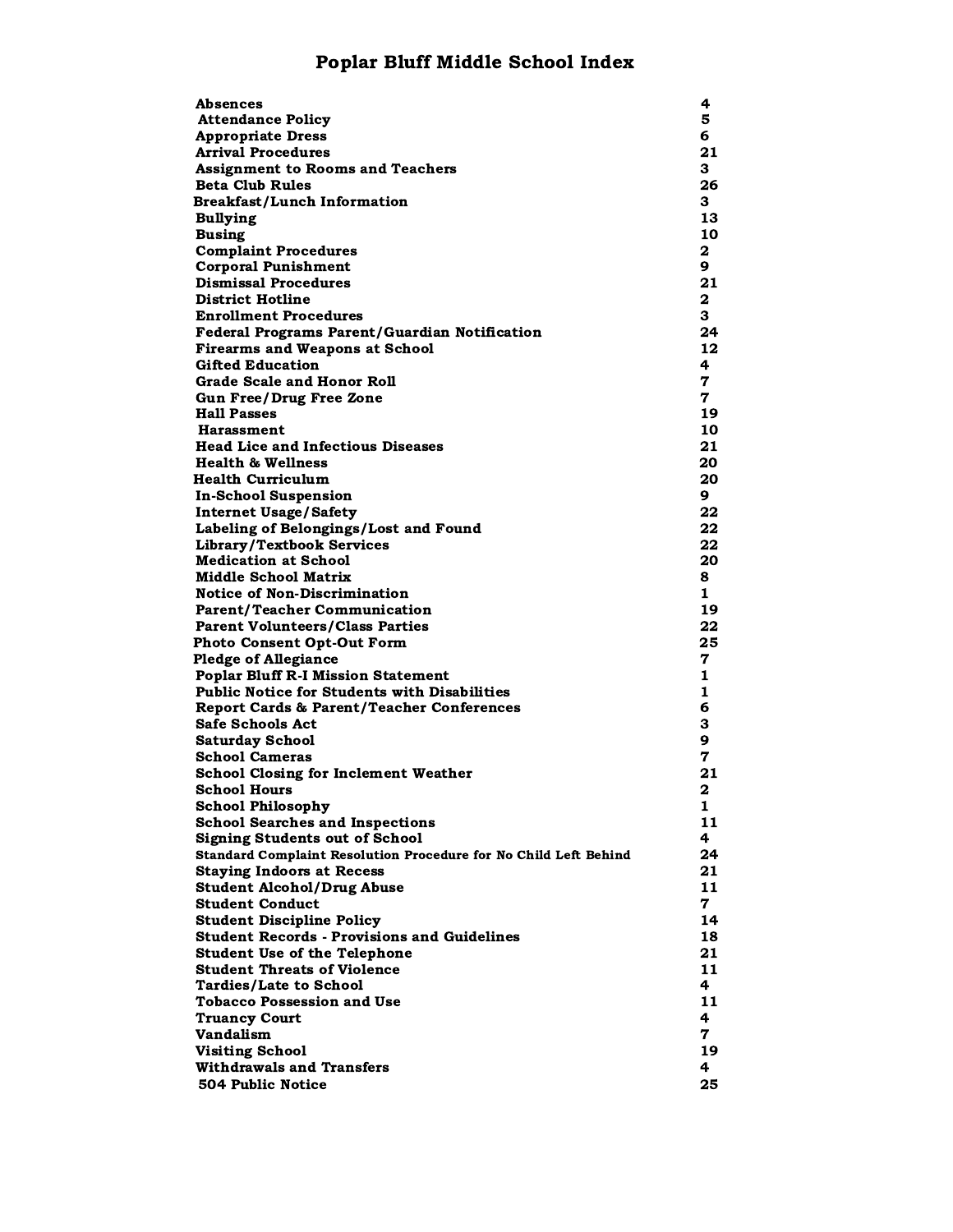#### POPLAR BLUFF R-I MISSION STATEMENT

#### Achieving Excellence Through Learning: Every Child, Every Hour, Every Day

#### SCHOOL PHILOSOPHY

Every successful endeavor starts with a plan; a road map that is referred to often. It's a guide and a framework that reveals the path that must be followed to stay true to what the endeavor is trying to achieve. In the case of the Poplar Bluff School District, it is the statement of and adherence to our mission, vision and goals. These words are not just words. They give all of us – teachers, administrators, students, parents and the community at large – a bearing point. They are our true north. Our children are the future. As a Professional Learning Community, we must challenge each other and ourselves every day to strive for excellence; excellence in nurturing and growing our youth through the foundation of education.

The power is in "us." Together we are stronger. We are interdependent. We are unified. Poplar Bluff Public Schools is a society of professional educators, learners and leaders of our youth who believe that graduation starts at the Early Childhood Center. We are dedicated to and dependent on each other to build a successful learning pathway along which we can **nurture, encourage and inspire the youth in our community to grow and succeed.**

#### NOTICE OF NON-DISCRIMINATION

The Poplar Bluff R-I School District is committed to an academic and work environment in which all students and employees are treated with dignity and respect. The District does not discriminate on the basis of race, color, sex, age, national origin, ethnicity, religion, disability or sexual orientation in its programs and activities. Discrimination and harassment of students and employees, whether committed by supervisors, employees or students and regardless of whether the victim is an employee or student, will not be tolerated. Inquiries, complaints or grievances from students and their parents and employees regarding discrimination and harassment may be directed to Dr. Amy Jackson (District Compliance Officer), 1110 N. Westwood Blvd. Poplar Bluff, MO 63901 (573-785-7751).

Any person may also contact the Kansas City Office for Civil Rights, U.S. Department of Education, regarding the District's compliance with Section 504, Title II, Title VI, Title IX, and the Age Discrimination Act: Office for Civil Rights, U.S. Department of Education, 8930 Ward Parkway, Suite 2037, Kansas City, MO 64114-3302 (816-268-0550).

Any person may also contact the Equal Employment Opportunity Commission for concerns relating to the Age Discrimination in Employment Act, or Title VII: Robert A. Young Federal Building, 1222 Spruce Street, Room 8.100, St. Louis, MO 63103 (800-669-4000). Other agencies dealing with non-discrimination issues include:

Missouri Commission for Human Rights U.S. Department of Justice Department of Labor and Industrial Relations 950 Pennsylvania Ave., NW P.O. Box 1129, 3315 W. Truman Blvd. Washington, DC 20530-0001 Telephone: 573-751-3325 Telephone: 202-353-1555

#### PUBLIC NOTICE

All responsible public agencies are required to locate, evaluate, and identify children with disabilities who are under the jurisdiction of the agency, regardless of the severity of the disability, including children attending private schools, children who live outside the district but are attending a private school within the district, highly mobile children, such as migrant and homeless children, children who are wards of the state, and children who are suspected of having a disability and in need of special education even though they are advancing from grade to grade. The Poplar Bluff R-I School District assures that it will provide a free, appropriate public education (FAPE) to all eligible children with disabilities between the ages of 3 and 21 under its jurisdiction. Disabilities include autism, deaf/blindness, emotional disorders, hearing impairment and deafness, intellectual disability, multiple disabilities, orthopedic impairment, other health impairments, specific learning disabilities, speech or language impairment, traumatic brain injury, visual impairment/blindness and young child with a developmental delay.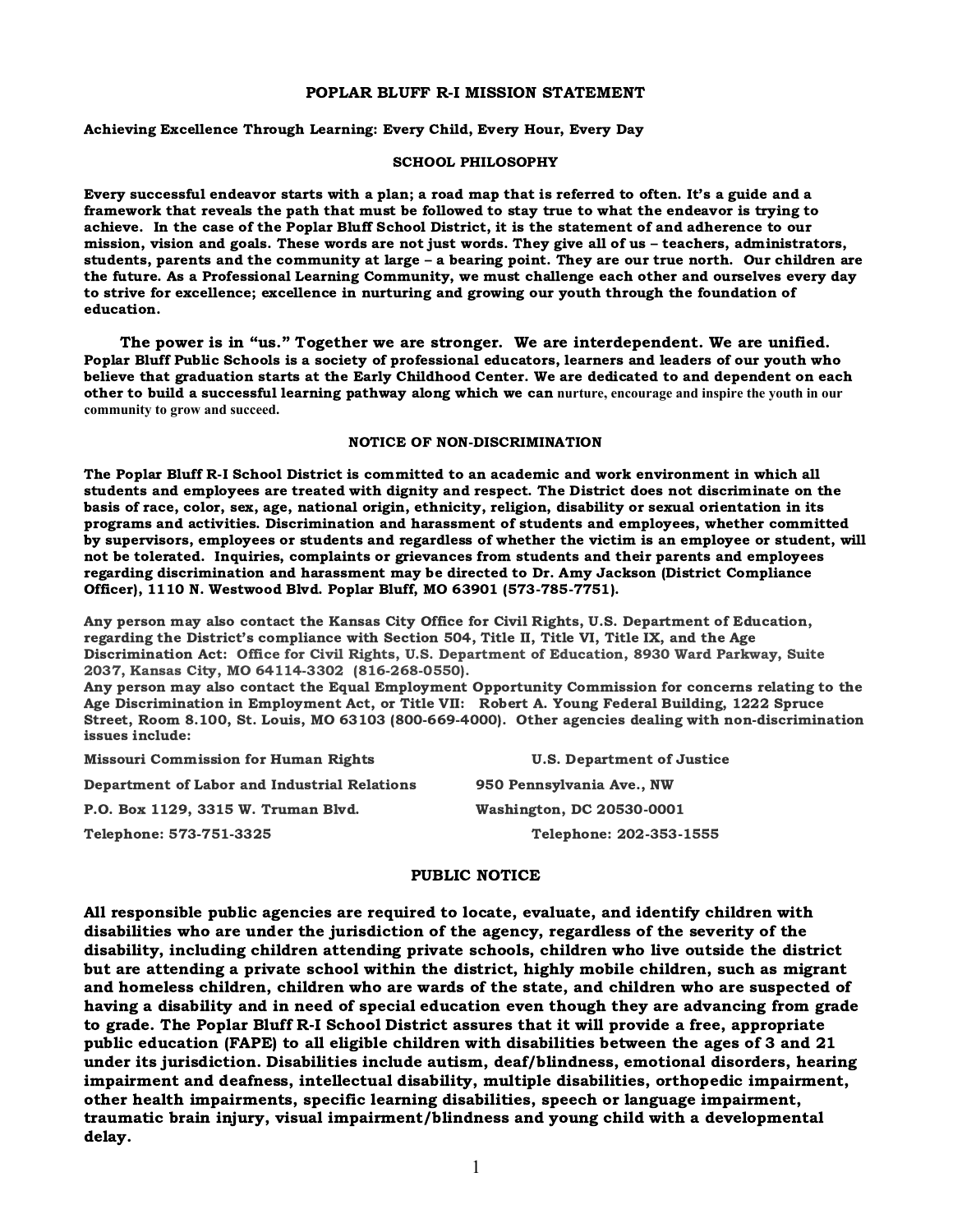The Poplar Bluff R-I School District assures that it will provide information and referral services necessary to assist the State in the implementation of early intervention services for infants and toddlers eligible for the Missouri First Steps program.

The Poplar Bluff R-I School District assures that personally identifiable information collected, used, or maintained by the agency for the purposes of identification, evaluation, placement or provision of FAPE of children with disabilities may be inspected and/or reviewed by their parents/guardians. Parents/guardians may request amendment to the educational record if the parent/guardian believes the record is inaccurate, misleading, or violates the privacy or other rights of their child. Parents have the right to file complaints with the U.S. Department of Education or the Missouri Department of Elementary and Secondary Education concerning alleged failures by the district to meet the requirements of the Family Educational Rights and Privacy Act (FERPA).

The Poplar Bluff R-I School District has developed a Local Compliance Plan for the implementation of State Regulations for the Individuals with Disabilities Education Act (IDEA). This plan contains the agency's policies and procedures regarding storage, disclosure to third parties, retention and destruction of personally identifiable information and the agency's assurances that services are provided in compliance with the General Education Provision Act (GEPA). This plan may be reviewed during school hours or at other times by appointment by contacting:

Mindy Garrett, Director of Special Services at Poplar Bluff Central Office, 1110 N. Westwood Blvd., Poplar Bluff, Missouri, (573) 785-5768.

This notice will be provided in native languages as appropriate.

#### COMPLAINT PROCEDURES

District patrons are encouraged to question decisions or policies they feel are not in the best interest of children. The Board of Education has established a procedure for hearing disagreements, with the intent to have issues resolved at the lowest level possible. The grievance should be initiated at the building level with the teacher as the first contact, followed by the building administrator. If the issue cannot be resolved at the building level, the following chain of administration should be used: the Assistant Superintendent-Personnel, the Superintendent of Schools, and the Board of Education as the final contact. If any of these steps is bypassed, the issue is referred back to the appropriate level for resolution.

#### DISTRICT HOTLINE

The Poplar Bluff R-I School District hotline was established in September, 1993 as a service to protect the safety and welfare of our students. Anyone with information that could affect the safety and welfare of any student in our schools should feel free to report the situation through the hotline. All calls are transferred by switchboard to a voice mail system and will be confidential. The number is (573) 785-1667.

#### SCHOOL HOURS

Classes begin at 7:30 a.m. and are dismissed at 2:35 p.m. For early arrivals, the building will open at 6:45 a.m. All students must be picked up no later than 2:45 p.m. We will make every effort possible to locate a child's parent and then, if necessary, we will call the city juvenile authority or the city police to pick up the abandoned child.

Office hours are from 7:00 a.m. to 3:15 p.m. There will not be anyone available to answer the telephone or to provide assistance except during these hours. If you need to see a teacher, please call and make an appointment. Teachers have assigned supervision duties before school, recesses, lunch times, and after school. Because of such duties, they may not be available for walk-in discussions. All staff members are expected to make themselves available to a reasonable request to meet with parents by appointment. They are required to be in their classrooms at 7:25 a.m. and are not available for discussion after that time unless prior arrangements have been made.

Teachers and students will not be called out of their rooms for telephone calls during school hours, except in cases of emergency. This is to insure the safety of your child and to keep disruptions to a minimum. If you call and the teacher is in class, a message will be placed in the teacher's mailbox so the call may be returned later.

Due to the number of students on campus parents are ask to please call before 2:00 for all message that need to be given to students concerning transportation changes on how students should go home.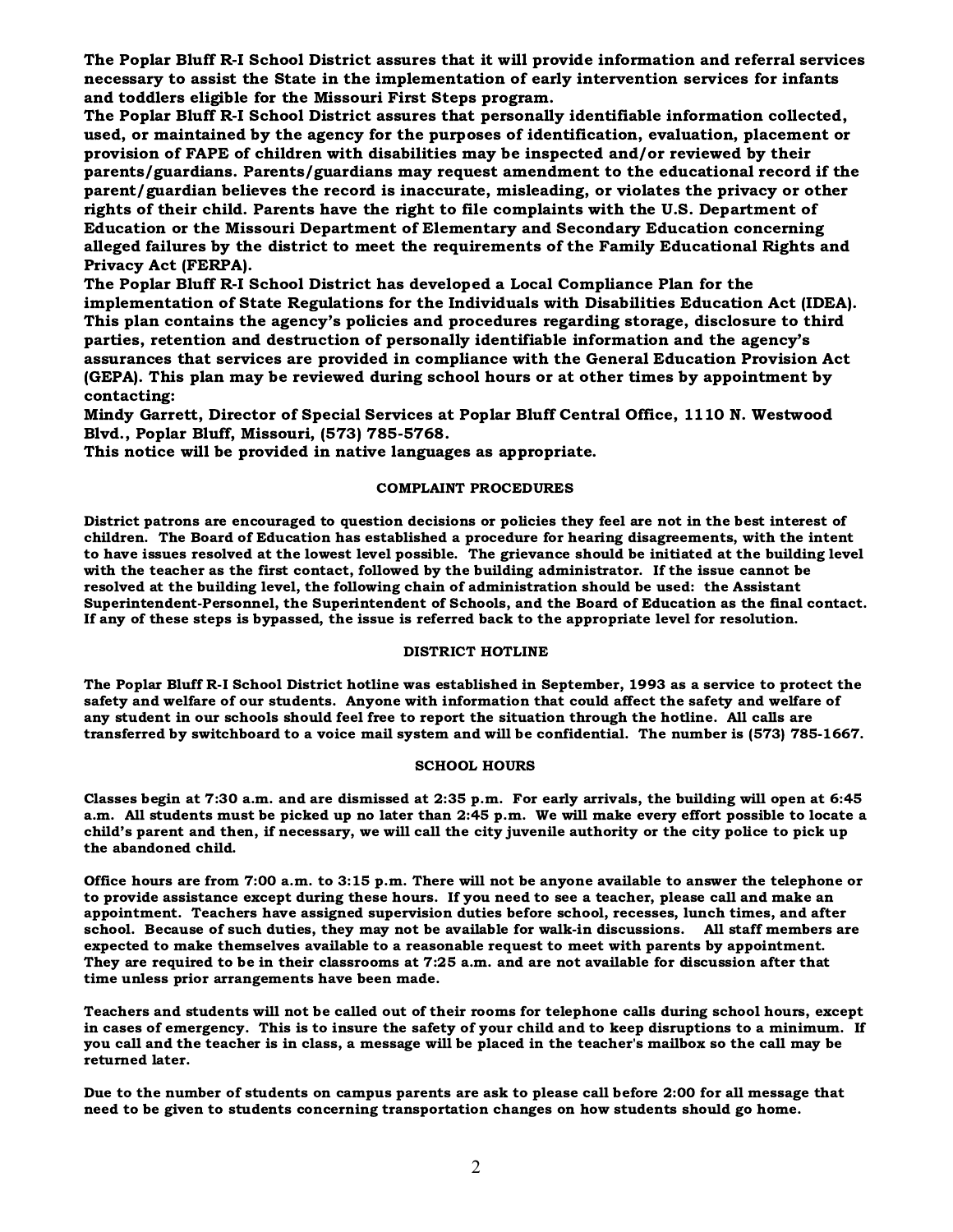#### BREAKFAST/LUNCH INFORMATION

A hot lunch program and a breakfast program are available for your child at school. Parents who choose to send a lunch with their child should feel free to continue this practice. The meals are prepared at each school and meet the standards established by the USDA for school lunch programs. We do not insist that each student eat all that is put on the tray, but we require that all students go to the lunch room. A menu is sent home at the beginning of each month and is printed in the local newspaper each week. Cost of meals is as follows:

|                   | <b>Breakfast</b> | Lunch  |
|-------------------|------------------|--------|
| <b>Full Price</b> | \$1.70           | \$2.45 |
| Reduced           | .30              | .40    |
| Extra Milk        | .35              | .35    |
| Adult             | 1.85             | 3.00   |

Children will not be allowed to charge more than five days. After the third day, a notice will be mailed stating that the charges must be paid. If breakfast/lunch balance are not paid, special rewards and activities will be withheld from the student.

Free and reduced meals are available to families who live under certain economic constraints. Anyone seeking free or reduced meals must apply each year. If your financial circumstances change during the year, a new application can be re-submitted through the office. Students who have been approved for free or reduced lunch may buy extra milk at the regular price. Students who bring their lunch are required to buy milk if they want to drink it. We expect children to eat and handle food in an appropriate manner.

#### ENROLLMENT PROCEDURES

An enrollment period for students new to the district will be held during the month of August prior to the beginning of the school year. Local media will carry specific information. During the school year, parents and the student may go to the school during school hours to obtain enrollment information.

At the time of enrollment, parents must present a state-issued birth certificate, complete immunization records, health data, and a social security card for each child enrolling. Missouri State Law requires that all immunizations must be up to date before a student can attend their first day of school. Please bring all updated shot records to the nurse's office. If you child requires an immunization exempt, please see the office for the appropriate forms. Exact dates are required. Principal or school counselor will contact previous school prior to admittance.

Students who move (address change) or change phone numbers are required to report that change to the Principal's office so that a family member/guardian can be reached in case of an emergency.

#### SAFE SCHOOLS ACT (HB301.12981)

A school may not admit a student until they have reviewed their records, including disciplinary records. Students transferring to the district with prior disciplinary actions against them will be subject to those same actions at this school.

- 1. Students must establish a legal residence in this community.
- 2. Students will be suspended for a minimum of one year for bringing a "weapon" to school.
- 3. Schools are required to report violent acts to the proper authorities.
- 4. Students must make a statement as to previous discipline problems.
- 5. The school, for actions occurring away from school, may hold the student accountable.
- 6. Educational staff will be advised when a student has had relevant behavior problems.
- 7. Schools must maintain student discipline records.

#### ASSIGNMENT TO ROOMS AND TEACHERS

The assignment of students to a class is based on many different factors: abilities, relationships with others, first and/or last name, sex, etc. All children who have been enrolled before school starts will have a room and teacher assigned before the opening day of school. The room assignment will be posted outside the office by 4:00 p.m. the Friday prior to the start of classes. Once the class lists have been posted, class assignments are firm. Students are very seldom transferred once school has started.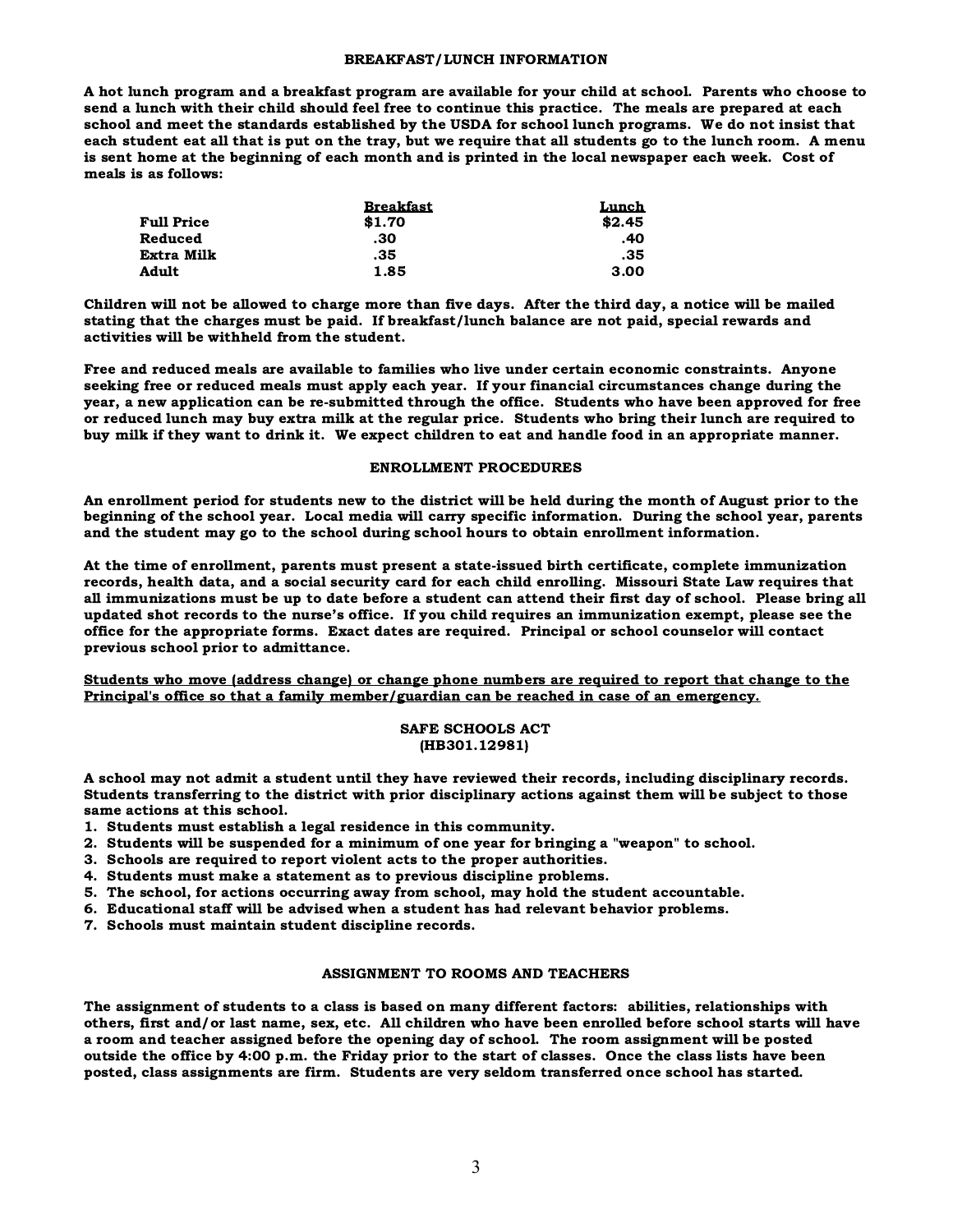#### GIFTED EDUCATION

The Poplar Bluff R-1 School District operates a program for gifted children in grades 3-6 entitled "Serving the Needs of Gifted Students" (SINGS). Students who meet screening test criteria or who are recommended by parent or teacher take the Iowa Test of Basic Skills. Children scoring at or above the 95<sup>th</sup>%ile will be given a Weschler Intelligence Test or Stanford Binet Intelligence Test. An IQ of 125 or higher on this test, along with the recommendation of the parent, qualifies a student for the gifted program. Children are ranked by scores and admitted to the program as openings become available. A child who qualifies for SINGS will receive one day a week of enhanced instruction and activities at the SINGS class at 5<sup>th</sup> and 6<sup>th</sup> Grade Center.

#### SIGNING STUDENTS OUT OF SCHOOL

Any time a student leaves school, he/she must be signed out through the office by a custodial parent listed on the student data card on file in the office. The student will be called to the office when the parent arrives. Due to the vast amount of instruction each student receives during class, it is recommended that doctor and dental appointments, etc. be scheduled after school hours or on weekends. This time is "unverified" unless a doctor's excuse is provided within 2 days of the child's return to school.

#### WITHDRAWALS AND TRANSFERS

In the event a family plans to withdraw a student from our district, the school should be notified at least 24 hours in advance of the transfer. The teacher must have time to prepare the books, supplies, and transfer papers that need to be sent home with the student or given to the parent. If an immediate request is made for withdrawal, the paperwork will be completed later and mailed to the new school. All outstanding fees are expected to be cleared and all books returned prior to withdrawal.

#### TARDIES/LATE TO SCHOOL

Please have your child arrive promptly. Attendance and lunch count start immediately and tardiness wastes instructional time. If your child arrives at school tardy/late, he/she must check in through the office and get a tardy/late slip before going to class. A student arriving at school tardy/late or taken out of school early will be counted absent for the part of the day missed. Any tardy/late will prevent a student from receiving a perfect attendance award.

Students arriving tardy/late to school will be given an unverified tardy/late unless verified with a professional excuse (such as doctor, dentist, court.) Students who accumulate 5 unverified tardies/late per grading period will be subject to disciplinary action including ISS. The 6th tardy/late and each afterward will result in Saturday School.

#### ABSENCES

If your child is going to be absent, please call the school (785-5566) before 8:30 a.m. You may request that homework be sent to the office for you to pick up after 1:00 p.m. Please call as early in the day as possible to allow time for the teacher to get assignments and books together. A student arriving at school late or taken out of school early will be counted absent for the part of the day missed. Any absence will prevent a student from receiving a perfect attendance award.

Students, by district policy, are only allowed 4 unverified absences per SEMESTER. It is important that the student and parent/legal guardian understand that only professional verification (i.e. doctor, dental, legal, etc.) will excuse absences from school. This documentation must be turned in to the office by the second day the student returns to school.

Violation of the attendance policy may result in student placement in Summer School as determined by the following guidelines:

A. Verified or unverified absences of 15 - 19 days per year = two weeks of summer school

B. Verified or unverified absences of 20 - 24 days per year = full summer school term

C. Verified or unverified absences of 25 days or more per year = full summer school term/probable retention in current grade

Failure to comply with the summer school attendance may cause retention in current grade.

#### TRUANCY COURT

The 36th Judicial Circuit Court Juvenile Division has initiated a Truancy Court beginning August 1, 2010 to address the problem of attendance for children with a history of excessive absenteeism. The Poplar Bluff R-I School District is fully participating in this Truancy Court and will be making referrals to the Butler/Ripley County Juvenile Office of those students who violate the attendance policy.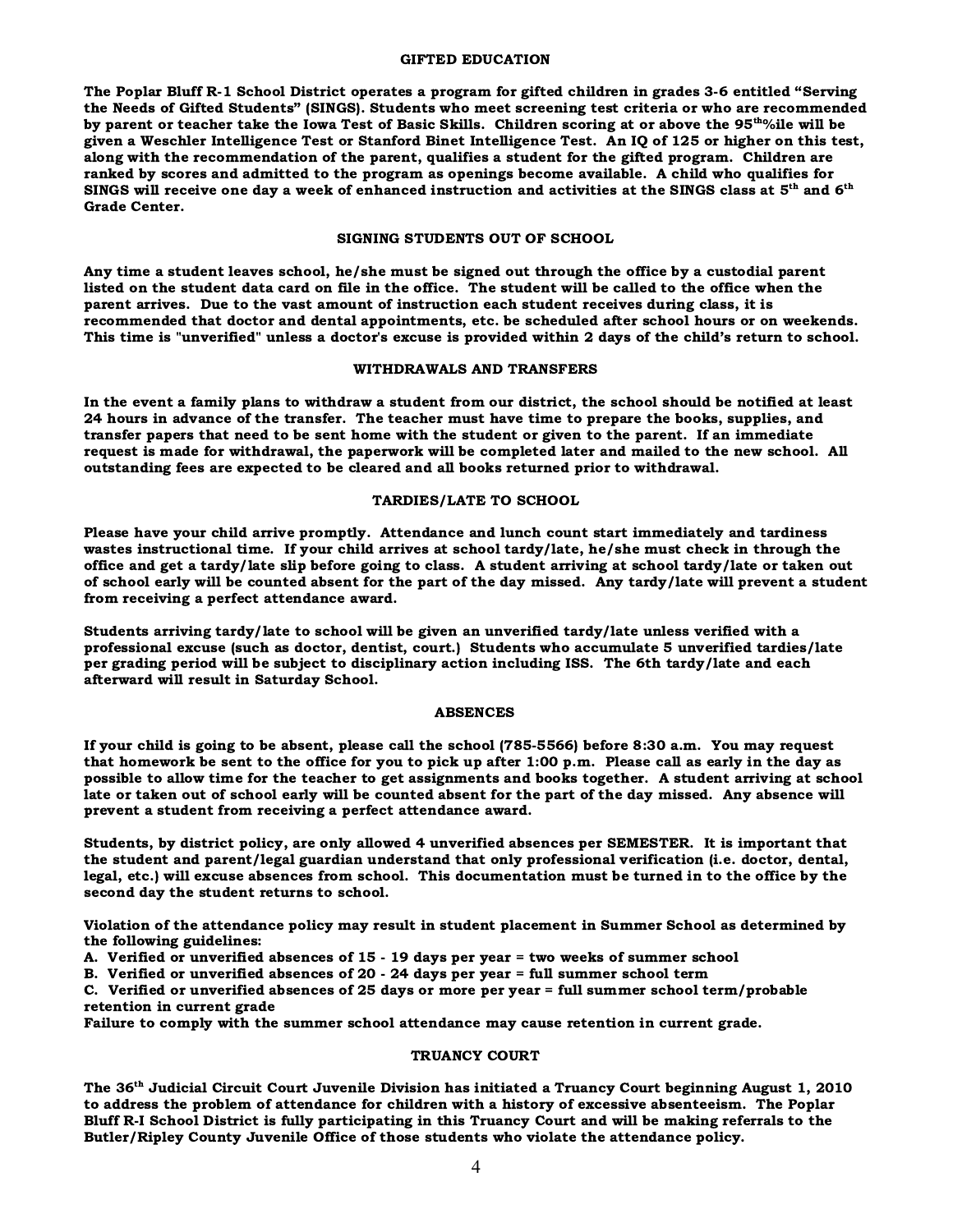#### ATTENDANCE POLICY

The Board of Education believes that regular attendance is essential to achieving success in school. Education is a total process based upon continual communication and shared responsibilities among parents, students, teachers and school. As students mature and progress through the educational system, they should increasingly assume responsibility for regular attendance. However, parents have a legal and moral responsibility to require regular attendance at school.

#### EDUCATIONAL NEGLECT

Every parent/legal guardian of a child between the ages of seven and sixteen years is responsible for enrolling the child in a program of academic instruction as per Public School Law of Missouri, 167.031 RSMo. Nonattendance by a student shall cause the parent/legal guardian to be in violation of the provisions of state law. Violating the compulsory attendance law is a Class C misdemeanor. Penalty for violation is a fine, imprisonment, or both.

#### RESPONSIBILITY

The student and/or parent/legal guardian must provide professional documentation to verify any absence from school, except for those absences verified by the building principal. This verification must be turned in to the office no later than the fifth (5th) day that the student returns to school.

#### POLICY

School sponsored or sanctioned activities are not counted as absences from school.

Absences that may be verified by this policy are: 1) illness of the student; 2) critical illness or death in the immediate family; 3) time necessary for attending the funeral service of a person whose relationship to the student or family warrants such attendance, provided prior arrangements have been made with the principal; 4) absences pre-arranged through the principal Note: Poplar Bluff Middle School will require students to have attendance of 95% or better for administration to verify a pre-arranged absence; or 5) special circumstances as determined by the school.

Any student sent home ill by the school nurse or principal will be verified. (See Policy 2865.) Note: Students going home sick without the nurse or principals permission, will result in an unexcused absence for the remainder of the school day. The school administration shall reserve the right to review continuous absences for medical reasons. Documentation for pre-existing medical conditions must be updated annually. Homebound teaching is provided for students whose illness necessitates an absence of ten (10) or more consecutive school days. This service is provided upon request of the student or parent/guardian, recommendation of a physician, and approval of the District.

Make-up work is encouraged for all absences to maintain the continuity of education. Students suspended from school will have the opportunity to complete assignments/ projects missed during the suspension for up to 15 days. One day for make-up work will be permitted for each day of absence (i.e., for 3 days of absence, the student will have 3 days to make up the work). It is the responsibility of the student to get and return all make-up work to each teacher. Students suspended beyond 15 days or suspended for drug-related, alcohol, or assault violations will not receive credit for assignments/tests during the suspension.

Students suspended beyond the 15-day allowance or suspended for drug-related, alcohol, or assault violations will not receive credit for assignments/tests during the suspension.

For students transferring into the Poplar Bluff School District R-I, attendance policies from previous schools will be honored.

At any time, a student and parent/legal guardian may request a conference with the principal or other designated school official to discuss the absences of that student or the attendance policy.

Students who are absent from school without the knowledge and consent of their parents/guardians and the administration, or students who leave school during any session without the consent of the principal, shall be considered truant. Students may also be considered truant if they have accumulated excessive absences, even with the consent of parent/guardians.

Absence consists of any time period in which the student is not in a classroom setting. Excused absences that do not count toward violation of the District attendance policy are limited to: 1) the necessity to attend the funeral of an immediate family member; 2) student hospitalization; and 3) court appearances mandated by a judge. Each of these exceptions must be verified via written documentation provided to the school attendance office.

For attendance purposes at the Poplar Bluff Middle School, each period shall count 1/7 of a school day. Total absences exceeding six (6) days in one semester in any one period will result in the parent/legal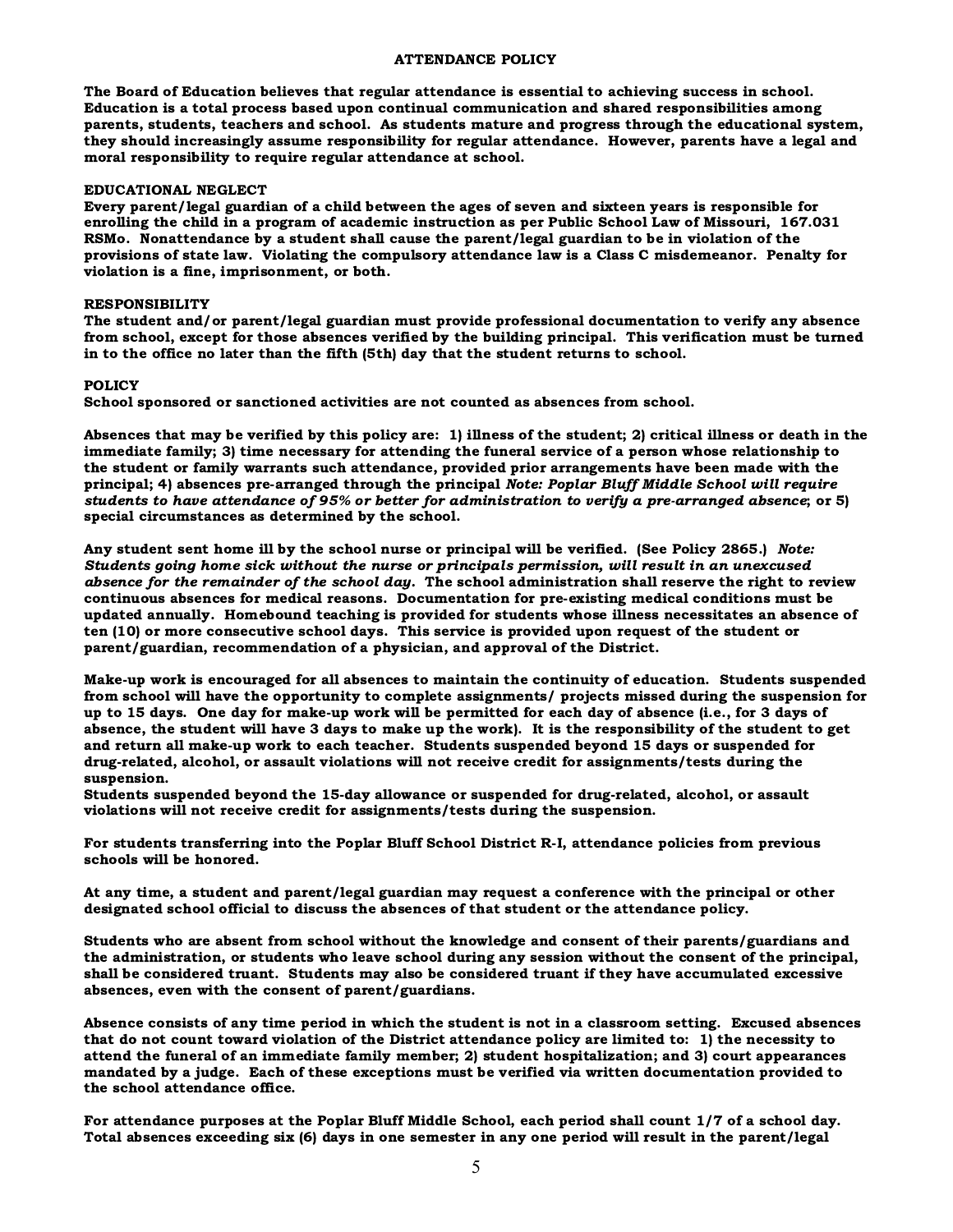guardian being notified by the Attendance Officer and a conference will be arranged to discuss the violation and possible options. Excessive violation of the attendance policy may result in the student being required to attend summer school and/or being retained in the current grade level.

Subsequent absences may result in the parent/legal guardian being served with a notice of warning. Continued absences may result in charges being filed by the Juvenile Office for non-compliance of Missouri Compulsory Attendance Law 167.031 or referral to the Division of Social Services, Children's Division, for educational neglect by way of the hotline.

Parents and students are expected to provide written documentation to the school for any absence, regardless of reason. Parents are expected to contact the school when their child(ren) must be absent in order to properly track student whereabouts and keep communications open so that any arising need/situation may be addressed.

#### PROCEDURES

In the event that a student is absent from class for the sixth (6) time in one semester, the parent/legal guardian will receive notification by telephone or regular mail from the attendance center communicating the student's number of absences through the notification date.

School administrators and teachers are responsible for keeping records of student attendance. Also, the Attendance Officer for the District shall assist the administration when a student attendance problem warrants additional investigation or assistance.

#### APPROPRIATE DRESS

Students in the Poplar Bluff R-I School District should take pride in dress and grooming so as to reflect favorably upon themselves, their parents, the school, and the community. Students must dress in a manner that is conducive to learning and does not distract from the teaching and learning process. Examples of violations include garments that reveal buttocks, breasts, TORSOS, backs, or undergarments; sagging pants/shorts; piercings other than ears; bandannas; chains; earrings that dangle; mesh or sheer clothing; tank tops/tank dresses; shirts or dresses with spaghetti straps and trench coats. Baseball caps, similar headgear, and sunglasses are not to be worn inside the school. Hair color/style etc. that disrupts educational process is prohibited.

Students may not wear clothing or accessories that promote or advertise alcohol, tobacco, illegal drugs, or gang activity will be allowed on campus or during any school-sponsored activities. This includes tobacco, alcohol, or drug-related symbols. Clothing with insinuating or obscene wording or designs is not allowed.

Teachers have the authority to remove any student from class who interferes with the learning environment because of poor taste in dress and/or grooming. The student will be asked to go to the restroom and turn the garment inside out, or if this cannot be accomplished, the parent will be contacted to bring the student a change of clothing. Repeated offenses will result in a parent conference and/or possible disciplinary action.

#### REPORT CARDS AND PARENT/TEACHER CONFERENCES

Report cards are sent home quarterly for parent information and to alert them of any possible concerns. The report card contains information about the student's progress, attendance, work habits, and personal development. It also provides a place for teacher and parent comments.

Parent/teacher conferences are scheduled after the first quarter and are held to discuss student progress with parents. Parents are encouraged to request a conference with the teacher any time they have concerns about their child.

#### GRADE SCALE AND HONOR ROLL

The following is the district grading scale:

|      |        | _ | --   |       |    |            |
|------|--------|---|------|-------|----|------------|
| A    | 96-100 |   | в-   | 80-82 | D+ | 67-69      |
| А-   | 90-95  |   | $C+$ | 77-79 |    | 63-66      |
| $B+$ | 87-89  |   | C.   | 73-76 | D- | 60-62      |
| в    | 83-86  |   | С-   | 70-72 |    | 59 & Below |

GPA (Grade Point Average) will be calculated for determining the Honor Roll for grades 2-12. (Mastery of objectives will determine honor roll students in 1st grade.) Below are the equivalent grades and GPA points.  $5<sup>th</sup>$  and  $6<sup>th</sup>$  Grade "A" Honor Roll requires a GPA of 10.0 or higher and the "B" Honor Roll includes those GPA's in the range of 8.0 to <10.0.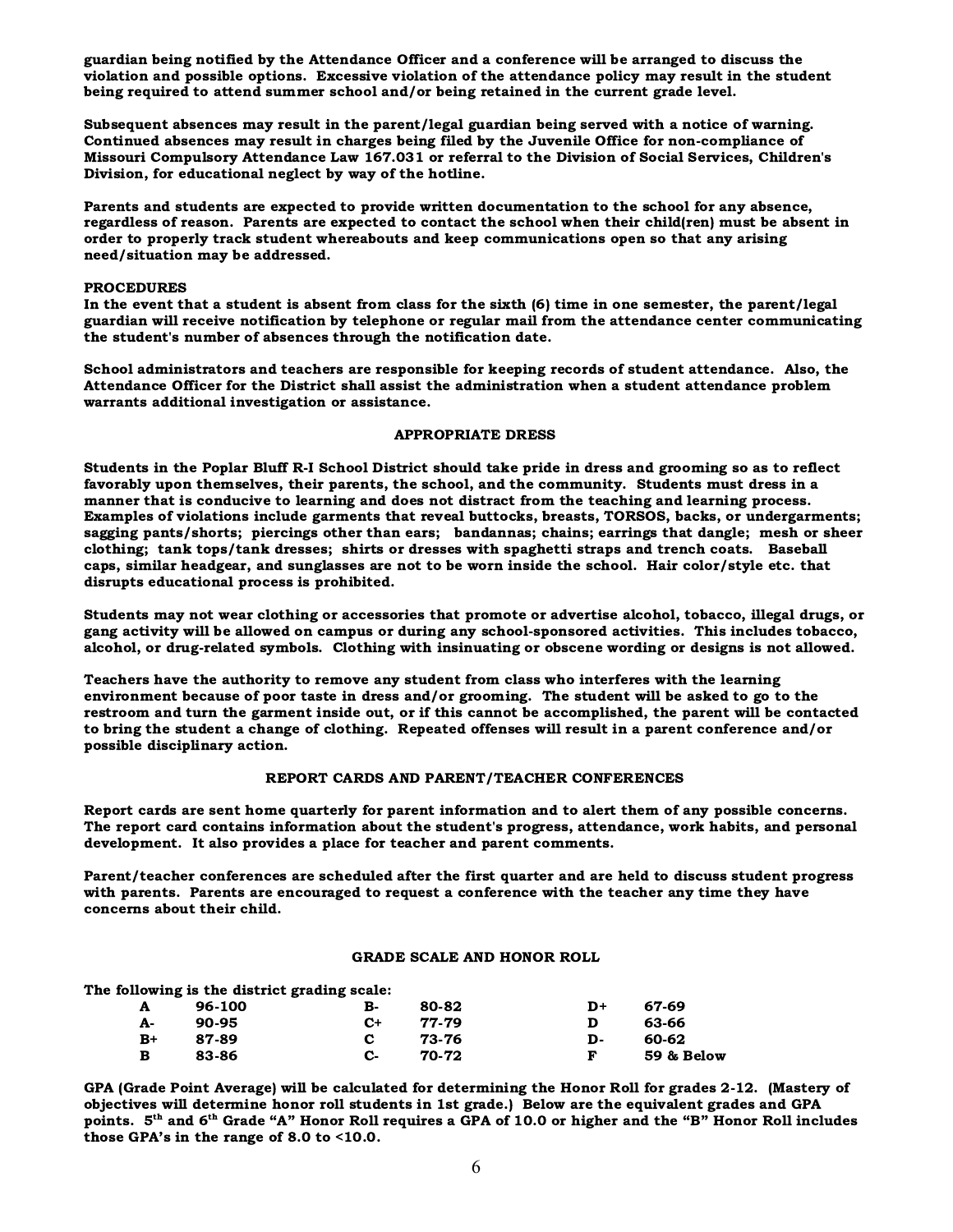| A          |                  | в.           | $7.0 \text{ to } 5.0$ | D+ | 3.0 to $<$ 4.0 |
|------------|------------------|--------------|-----------------------|----|----------------|
| <b>A</b> - | 10.0 to $< 11.0$ | $C+$         | 6.0 to $< 7.0$        | D. | 2.0 to $<$ 3.0 |
| $B+$       | 9.0 to $< 10.0$  | $\mathbf{c}$ | 5.0 to $<$ 6.0        | D- | 1.0 to $< 2.0$ |
| B          | 8.0 to $<$ 9.0   | C-           | 4.0 to $< 5.0$        |    |                |

Satisfactory behavior will be 1 (excellent), 2 (good) and 3 (average). Unsatisfactory behavior will be 4 and 5.

#### PLEDGE OF ALLEGIANCE

Schools shall ensure that the Pledge of Allegiance is recited in at least once per school day, with a thirty second time of reflection prior to the pledge.

No student shall be required to recite the Pledge of Allegiance.

#### GUN-FREE/DRUG-FREE SCHOOLS

The Poplar Bluff R-I School District Board of Education has adopted a resolution designating all school district properties and all properties with 1,000 feet as a gun-free/drug-free school zone. Appropriate signs designating these as gun-free/drug-free school zones have been posted by the Poplar Bluff R-I School District. The United States Attorney's Office for the Eastern District of Missouri has agreed to assist in this project. Any violation of this resolution shall be prosecuted to the extent of the law by federal and/or state statutes as appropriate.

#### VANDALISM

Missouri Revise Statutes 537.045 hold parents liable for acts of vandalism committed by their children. Taxes are not designed to pay for the malicious destruction of property by an unruly student. Therefore, parents whose children destroy public property will be assessed for the repair or replacement of the damaged property.

#### SCHOOL CAMERAS

For the protection of our students video surveillance is used on campus.

#### STUDENT CONDUCT

A safe, orderly environment is necessary to provide sound educational opportunities for our students. Rules and procedures are in place to help keep every person safe, to enable every teacher to focus their energies on teaching, and to allow every student to learn. Any behavior that causes a danger to others, which prevents the teacher from teaching or the student from learning, will not be tolerated. School personnel use many tools to provide a safe learning environment. Rewards are often used to promote good behavior. Consequences resulting from misbehavior will depend upon the nature and frequency of the misbehavior and may include: an oral reprimand, time-out, corporal punishment, suspension, assignment to the juvenile detention center, or expulsion. Parents will be formally notified by letter when student misbehavior results in in-school suspension, corporal punishment, assignments to Saturday School, assignment to the juvenile detention center, suspension, or expulsion. Parents with questions or concerns about school discipline procedures are encouraged to talk with their child's teacher or principal.

Discipline problems in most cases will be handled by the teacher, but the student will be referred to the principal if the problem persists. As a parent, you can expect to be contacted by the teacher or the principal if the conduct does not improve. We do encourage parents to contact the school if a child reports something out of the ordinary. Communication between parents and the school is valuable and misunderstandings are usually easily resolved by discussing issues at the building level. We all want students to come to school, be safe, follow rules, and learn.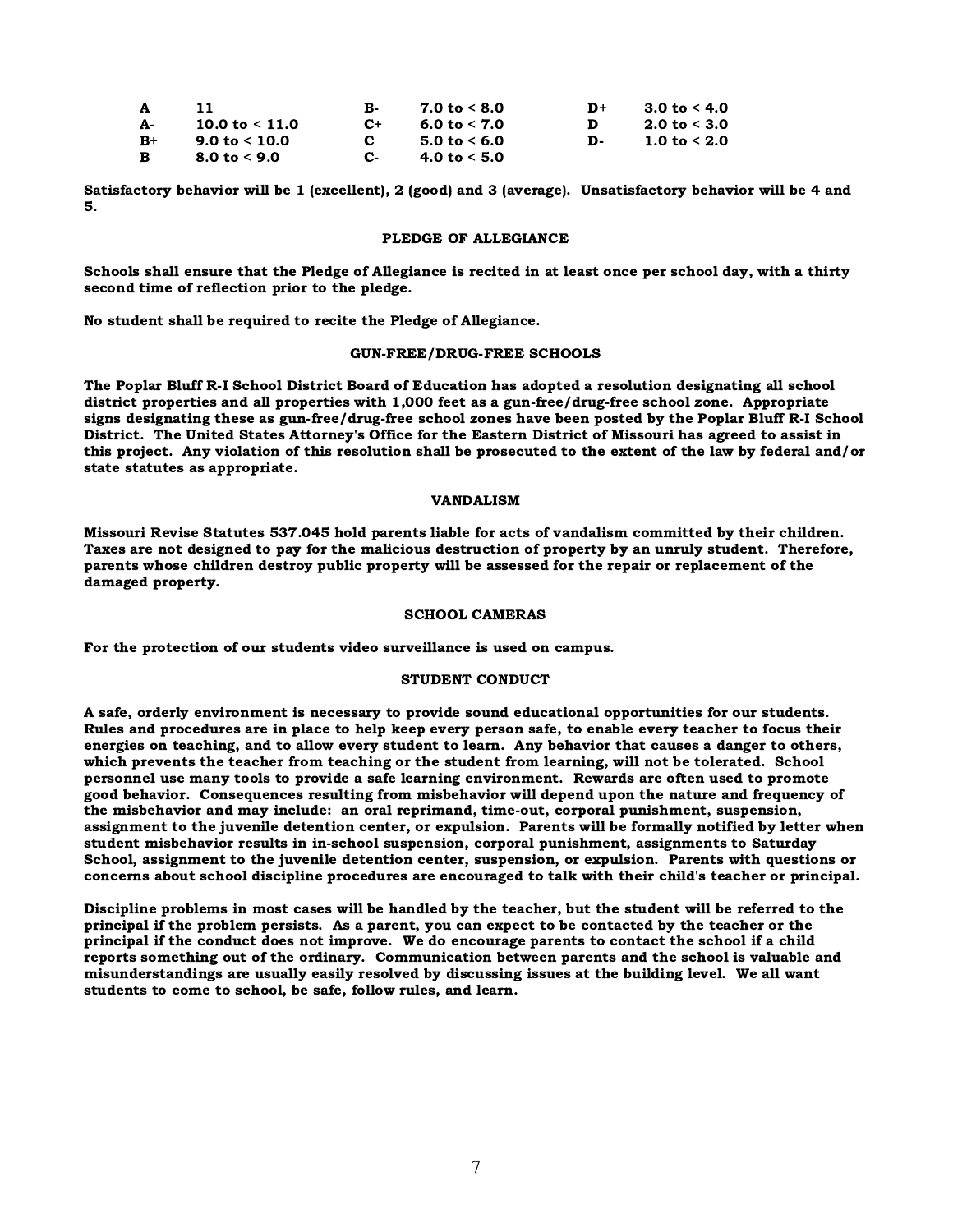## Poplar Bluff Middle School Matrix

| Expectati<br>ons                                                  | Respectful                                                                                                                                                     | Responsible                                                                                                                                                                                                                                                      | Safe                                                                                                                                                                                                                                                                                                                   |  |
|-------------------------------------------------------------------|----------------------------------------------------------------------------------------------------------------------------------------------------------------|------------------------------------------------------------------------------------------------------------------------------------------------------------------------------------------------------------------------------------------------------------------|------------------------------------------------------------------------------------------------------------------------------------------------------------------------------------------------------------------------------------------------------------------------------------------------------------------------|--|
| All<br>Settings                                                   | -Be aware of your surroundings.<br>-Use appropriate language.                                                                                                  | -Keep all hands, feet, and other objects to<br>yourself at all<br>times. (KAHFOOTY)<br>-Take care of yourself and your things.                                                                                                                                   | -Use appropriate voice level<br>-Follow directions.                                                                                                                                                                                                                                                                    |  |
| Classroo<br>m<br><b>Voice</b><br>Level:<br>$0 - 2$                | -Treat others the way you want to be<br>treated.<br>-Raise your hand before speaking.<br>-Listen to whoever is speaking.<br>-Treat all materials with care.    | -Come to class prepared.<br>-Always put forth your best effort.<br>-Keep all areas neat and tidy.                                                                                                                                                                | -Stay in assigned space.<br>-Use supplies, materials, and equipment<br>correctly<br>-Walk.                                                                                                                                                                                                                             |  |
| <b>Hallway</b><br><b>Voice</b><br>Level: 0                        | -Show pride for school property<br>-Honor personal space of others                                                                                             | -Carry items appropriately<br>-Go directly to your destination<br>-Hall pass when needed                                                                                                                                                                         | -Walk single file on the designated side of<br>the<br>hallway/stairs<br>-Keep your eyes forward                                                                                                                                                                                                                        |  |
| Cafeteria<br>Voice<br>Level:<br>$0 - 2$                           | -Report any spills to a staff member<br>-Push in your chair when leaving                                                                                       | -Clean up your eating area<br>-Keep food and utensils on your own tray<br>-Dispose of food in designated cans for<br>trash                                                                                                                                       | -Immediately walk, sit and stay seated at<br>designated table<br>until dismissed<br>-Enter and exit in a quiet orderly manner<br>-Raise your hand when you need assistance                                                                                                                                             |  |
| <b>Bathroo</b><br>m<br>Voice<br>Level: 0                          | -Only go into bathroom if you need<br>to go<br>-Respect others privacy                                                                                         | -Use the restroom, wash your hands, and<br>leave promptly.<br>-Wipe up any water spilled<br>-Use only two paper towels<br>-Dispose of paper towels and waste<br>products properly<br>-Use sink appropriately                                                     | -Report any overflows or large spills                                                                                                                                                                                                                                                                                  |  |
| <b>Bus</b><br>Voice<br>Level: 1                                   | -Listen to bus driver                                                                                                                                          | -Walk to bus<br>-Backpacks in lap<br>-Pick up all trash                                                                                                                                                                                                          | -Back to back & Seat to seat<br>-Stay seated while bus is moving<br>-Keep hands, feet, and objects inside the bus.                                                                                                                                                                                                     |  |
| Playgrou<br>nd<br>Voice<br>Level:<br>$0-5$                        | -Share the equipment<br>-Include everyone<br>-Listen to the adults<br>-Be kind to others                                                                       | -Clean up your personal belongings and<br>take<br>things inside the building<br>-Keep food and drink in your lunch box<br>-Take all equipment inside and return to<br>designated area<br>-Hold equipment in your hands while<br>standing in line to<br>go inside | -Stay within the boundaries for the recess<br>playground<br>-Listen for the whistle and freeze when you<br>hear<br>the sound and wait for instruction<br>-Use equipment properly and in appropriate<br>areas<br>-Only kick balls in designated areas<br>-Report any unsafe behaviors and<br>emergencies to<br>an adult |  |
| Assemblie<br>s &<br><b>Special</b><br>Events<br>Voice<br>Level: 0 | -Listen and watch attentively<br>-Applaud or be quiet at the<br>appropriate time.<br>-Show good character or<br>sportsmanship<br>-Stay seated during the event | -Use equipment as intended<br>-Pick up your belongings<br>-Leave the room better than you found it<br>-Keep feet still and quiet                                                                                                                                 | -Enter or exit in an orderly way and at<br>appropriate times<br>-Use stairs to go up and down bleachers<br>-Sit with your class in the assigned area                                                                                                                                                                   |  |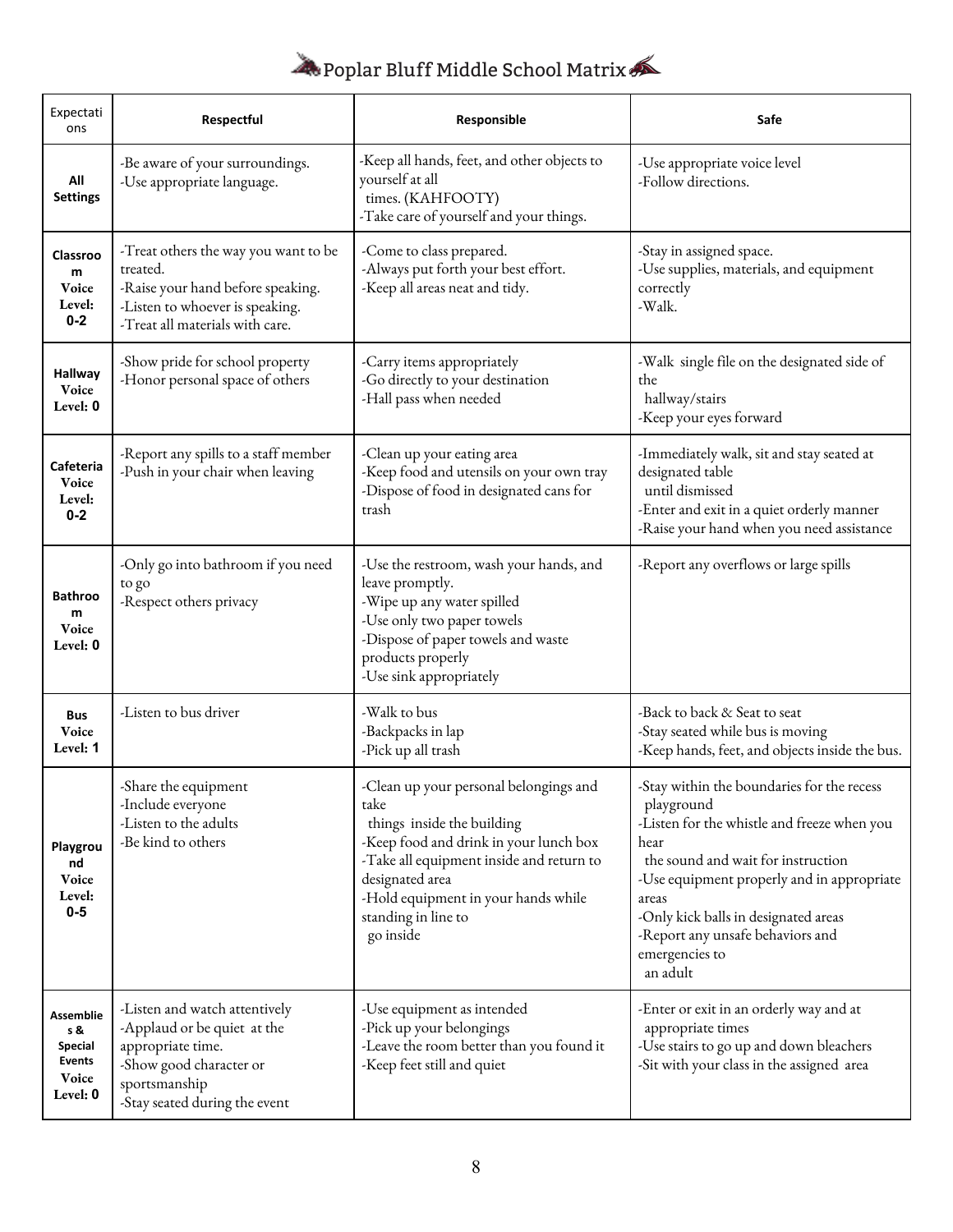\*\*\*NO GAMES BROUGHT TO SCHOOL.

\*\*\*CELL PHONES WILL BE CONFISCATED AND SENT TO THE OFFICE FOR PARENT PICK UP IF THE PHONE RINGS OR STUDENT HAS IT OUT DURING SCHOOL HOURS. 2<sup>ND</sup> OFFENCE MAY RESULT IN AN OFFICE REFERRAL (ISS, SATURDAY SCHOOL, OUT OF SCHOOL SUSPENSION). Refer to Policy 2656.

\*\*\*PARENT SUPERVISION IS REQUIRED AT ALL JUNIOR HIGH AND SENIOR HIGH FUNCTIONS.

#### IN-SCHOOL SUSPENSION

 ISS is provided as a disciplinary action to help students stay in school. A student assigned to ISS will be counted present and allowed to do their assignments for grades. Students assigned to ISS should follow these guidelines:

1. Students must bring paper, pencil, assignments, books, and other needed supplies to ISS room.

2. Students must be respectful to the teacher and comply with all regular school rules and regulations while in ISS.

3. Students may not leave their assigned seat without permission.

4. Students are not allowed to talk with other classmates or make unnecessary noises.

5. Restroom breaks are provided for the group at designated times with the supervision of the ISS teacher.

6. During their lunch shift, the teacher will take the students to the cafeteria for their lunches. They will eat their lunch in the ISS room.

7. Students with special needs will be assigned to ISS only during their mainstreamed class periods.

8. A student who fails to attend the full assignment of ISS will be assigned another period of time in ISS. In some cases, the student may be subject to further disciplinary action.

9. Students may receive a Reflective Discipline Lesson that will be completed curing the assigned ISS time.

FINAL RULE: Not abiding by the above instructions may result in additional days assigned in ISS, Corporal Punishment, Saturday School, out-of-school suspension, and/or a parent conference with the principal.

#### CORPORAL PUNISHMENT

"A teacher has the right to inflict corporal punishment upon a pupil if such punishment is necessary to maintain order and discipline in the school; such punishment must be reasonable and proper under all the conditions and circumstances existing; it must not be excessive, cruel, unusual, or malicious." Opinion of Attorney General, No. 85, Stevens June 14, 1995, Section 171.011 of THE PUBLIC SCHOOL LAWS OF MISSOURI.

A form is available in the office for parents to fill out if they do not wish for their child to receive corporal punishment.

A building level administrator or the principal's designee must administer corporal punishment with a certified person as a witness.

If a student refuses to submit to corporal punishment, he or she will be suspended up to 5 days. A conference between the parent or guardian and principal may be required in order for the Student to be reinstated in school.

#### SATURDAY SCHOOL

A student assigned to Saturday School detention for disciplinary or attendance problems. Saturday School will be supervised by certified teachers. This is a study period. Students are required to stay busy with school assignments the entire time. Restroom breaks will be provided for the group at designated times with the supervision of the teacher.

1. Transportation will not be provided.

- 2. The time for Saturday School will be from 8:00-12:00 at the Poplar Bluff Middle School.
- 3. The front entrance should be used. For security purposes, all doors will be locked, so students must arrive on time. No late arrivals will be allowed to enter and early releases are not permitted.
- 4. Students must be picked up at the front entrance promptly at 12:00.
- 5. It is the student's responsibility to notify the parents of an assigned Saturday School. Written notification will be sent home with the student.
- 6. Students must bring paper, pencil, and AR book. Teachers will deliver textbooks and assignments to the Saturday School teacher on Friday afternoon. If student does not bring enough work for the four (4) hours of class, additional work will be assigned by the teacher or another Saturday school will be scheduled.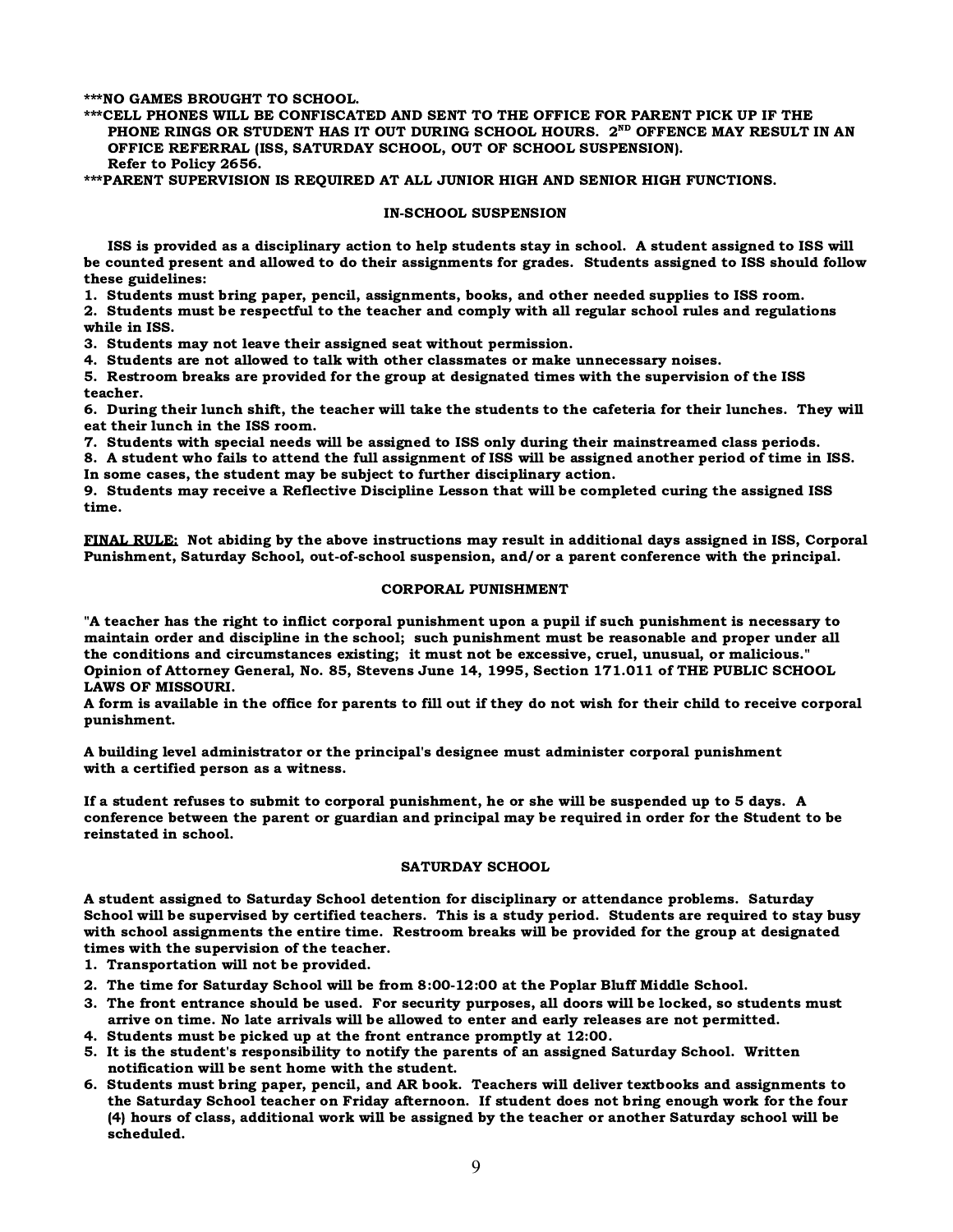7. When a student misses Saturday School due to illness or emergency, parents must notify the office by 9:00 a.m. the following Monday.

FINAL RULE: Not abiding by the above instructions may result in additional days assigned in Saturday School, ISS, Corporal Punishment, out-of-school suspension, and/or a parent conference with the principal.

\*\*\*Students who fail to attend Saturday School will be assigned to 3 days in ISS. Another miss of Saturday School could result in a 3-day out-of-school suspension.

The only exceptions will be as follows:

-professional verification (i.e. doctor's note, dentist, court) for the Saturday assigned; -verified Friday or Monday absence (i.e. doctor's note, dentist, court)

#### HARASSMENT

It is the policy of the District to maintain a learning environment that is free from harassment because of an individual's race, color, sex, national origin, age, ethnicity, disability, or any other characteristic protected by law. The School District prohibits any and all forms of unlawful harassment and discrimination because of race, color, sex, national origin, age, ethnicity, disability, or any other characteristic protected by law.

It shall be a violation of District policy for any student, teacher, administrator, or other school personnel of this District to harass or unlawfully discriminate against a student through conduct of a sexual nature, or regarding race, color, sex, national origin, age, ethnicity, disability, or any other characteristic protected by law as defined by this policy.

It shall also be a violation of District policy for any teacher, administrator, or other school personnel of this District to tolerate sexual harassment or harassment because of a student's race, color, sex, national origin, age, ethnicity, disability, or any other characteristic protected by law as defined by this policy, by a student, teacher, administrator, other school personnel, or by any third parties who are participating in, observing, or otherwise engaged in activities, including sporting events and other extracurricular activities, under the auspices of the School District.

For purposes of this policy, the term "school personnel" includes Board of Education members, school employees, agents, volunteers, contractors, or persons subject to the supervision and control of the District.

The school system and District officials, including administrators, teachers and other staff members will act to promptly investigate all complaints, either formal or informal, verbal or written, of unlawful harassment or unlawful discrimination because of race, color, sex, national origin, age, ethnicity, disability, or any other characteristic protected by law; to promptly take appropriate action to protect individuals from further harassment or discrimination; and, if it determines that unlawful harassment or discrimination occurred, to promptly and appropriately discipline any student, teacher, administrator, or other school personnel who is found to have violated this policy, and/or to take other appropriate action reasonably calculated to end the harassment/discrimination.

The District prohibits retaliation against a person who files a complaint of discrimination or harassment and further prohibits retaliation against persons who participate in related proceedings or investigations.

#### BUSING

All students riding a bus are required to follow state laws pertaining to busing. We solicit your understanding, cooperation and support in helping to maximize the safety of all student passengers on school buses. Important rules and regulations exist which promote and help assure the safety of students while in transit on a school bus. The driver is in full charge of the bus and its passengers. In some instances, a bus assistant is employed to help provide for the safety and supervision of student passengers. Please discuss with your children the following school bus rules:

1. Only pupils and school personnel regularly assigned for a particular route or excursion shall be allowed to ride in a school bus unless special permission is granted by the director of transportation, who can be reached at 785-5801.

2. While at a bus stop or pick-up point students must:

- a. Conduct themselves in an orderly manner.
- b. Avoid littering.
- c. Stay out of the street.
- d. Respect nearby private property.
- e. Be on time at the bus stop. The bus cannot wait for those who are tardy.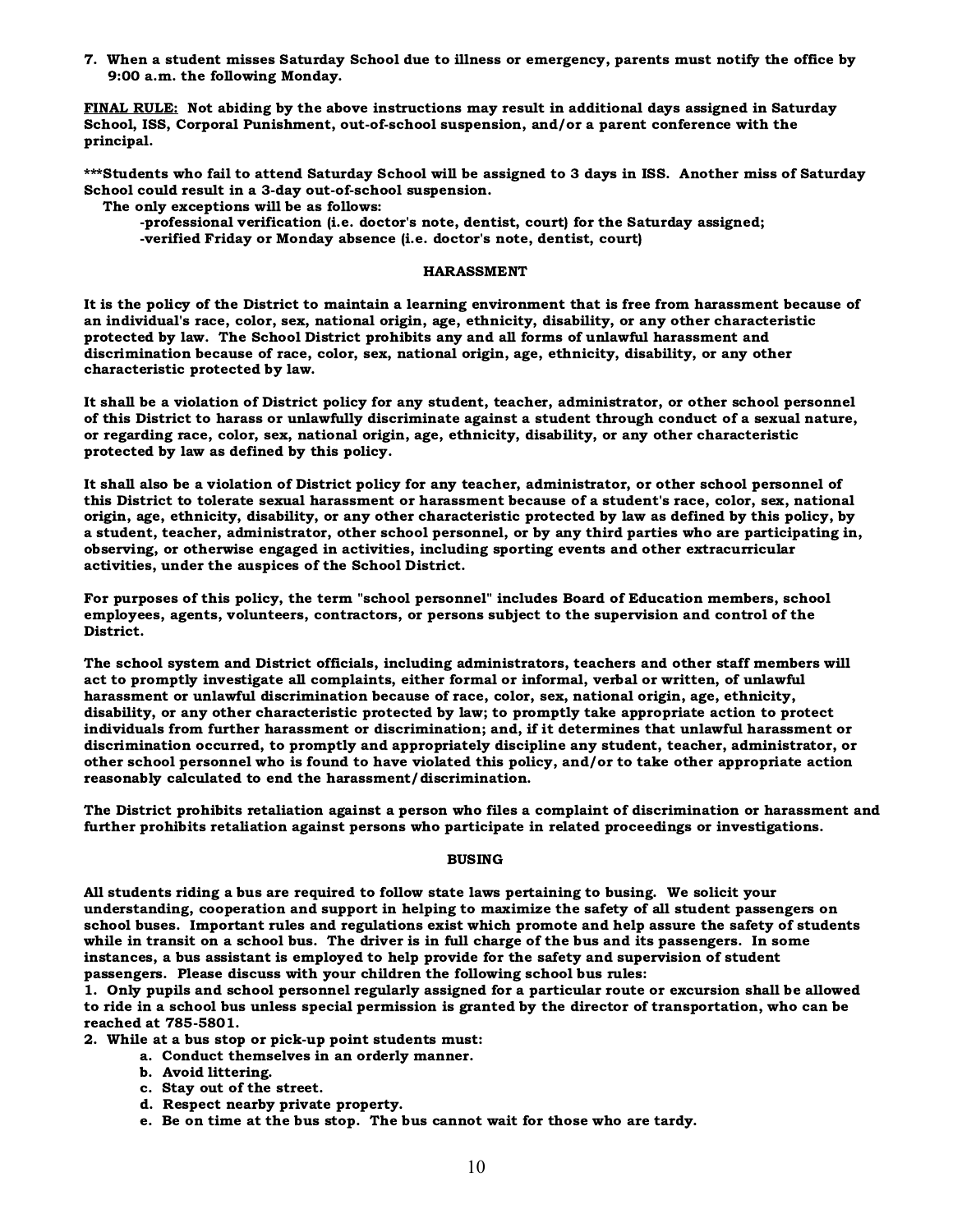3. Students must take their seats promptly after boarding the bus and must remain in their seats while the bus is in motion. Seats cannot be reserved. Students assigned to seats by the bus driver or other school official MUST sit in the assigned seats until otherwise notified.

4. Pupils shall not open or close windows or emergency doors except when asked to do so by the driver. Pupils must keep arms, head and legs inside the bus.

5. While a passenger on the bus, students must not:

- a. Throw any objects.
- b. Disturb the driver.
- c. Litter.
- d. Make loud or unnecessary noise.

e. Transport items which may endanger the health or safety of any other passenger. All items transported on the bus must be small enough to be carried in the lap of the student.

6. Students using tobacco products on the bus will be suspended from the bus.

7. Students are encouraged to report to the driver any damage to seats or other parts of the bus. Any damage to a bus is the financial responsibility of the student causing the damage.

8. Students exiting from a bus must never walk behind the bus and should obey all traffic controls for street crossings. If students must cross in front of a bus, they must do so approximately ten (10) feet in front of the bus.

9. Junior and senior high students must show proper identification upon request. Students that transfer buses at the Senior High are to go directly to their other bus. Students are not to loiter on the sidewalks or enter the building without prior approval.

10. The driver will not pick up or discharge a student at any place other than school or the regular bus stop near the home unless proper authorization is received from a parent, the superintendent of schools, the director of transportation or the principal of the school.

It shall be the duty of the driver to notify the school principal of any student who persists in violating any of these rules and regulations. This will be accomplished by the issuance of a Bus Conduct Report describing the student's behavior. A copy of the report will be mailed to the parent. Three bus conduct reports will result in a temporary suspension of bus privileges. After the temporary suspension, another bus conduct report may result in the loss of bus privileges for the remainder of the year. Serious rule infractions may result in bus suspension, regardless of the number of previous conduct reports.

A student who needs to ride a bus other than his/her own or who must get off at a different stop must bring the teacher a note signed by the parent. The teacher in turn will send the note to the principal's office for approval. District officials may file criminal charges of trespassing against any person who unlawfully enters a District school bus where entry is not approved by Board policy or where the individual does not have written approval of the Board of Education.

#### STUDENT THREATS OF VIOLENCE

Threats of violence made by a student will be treated as serious. Students making threat may receive discipline action ranging from student/parent conference to 10-180 days Out of School Suspension, depending on the intent of the student.

#### TOBACCO POSSESSION AND USE

The Board of Education believes that smoking, the use of any tobacco products, and substance appearing to be tobacco products are detrimental to the health and well-being of staff and students. Therefore the Board prohibits the use, sale, transfer and possession of tobacco products and substances appearing to be tobacco products, i.e. e-cigarettes, at school and at school activities.

#### SCHOOL SEARCHES AND INSPECTIONS

To help insure a safe and healthy environment for learning, the Poplar Bluff R-I School District reserves the right to search the person and personal property of any student at any time while on the school premises, or en route by school transportation, for illegal and unauthorized drugs, drug paraphernalia, controlled substances, alcoholic beverages, unauthorized weapons, and stolen property. Such searches may include but are not limited to automobiles, lockers, book bags, lunch kits, purses, desks, and other property under the control of the student. Searches and inspections will be performed with concern for the individual's privacy, dignity, and confidentiality.

Any form of strip search is expressly forbidden. The discovery of illegal substances, drugs, and other prohibited items through these searches and inspections may result in the notification of the proper law enforcement authorities.

#### STUDENT ALCOHOL/DRUG ABUSE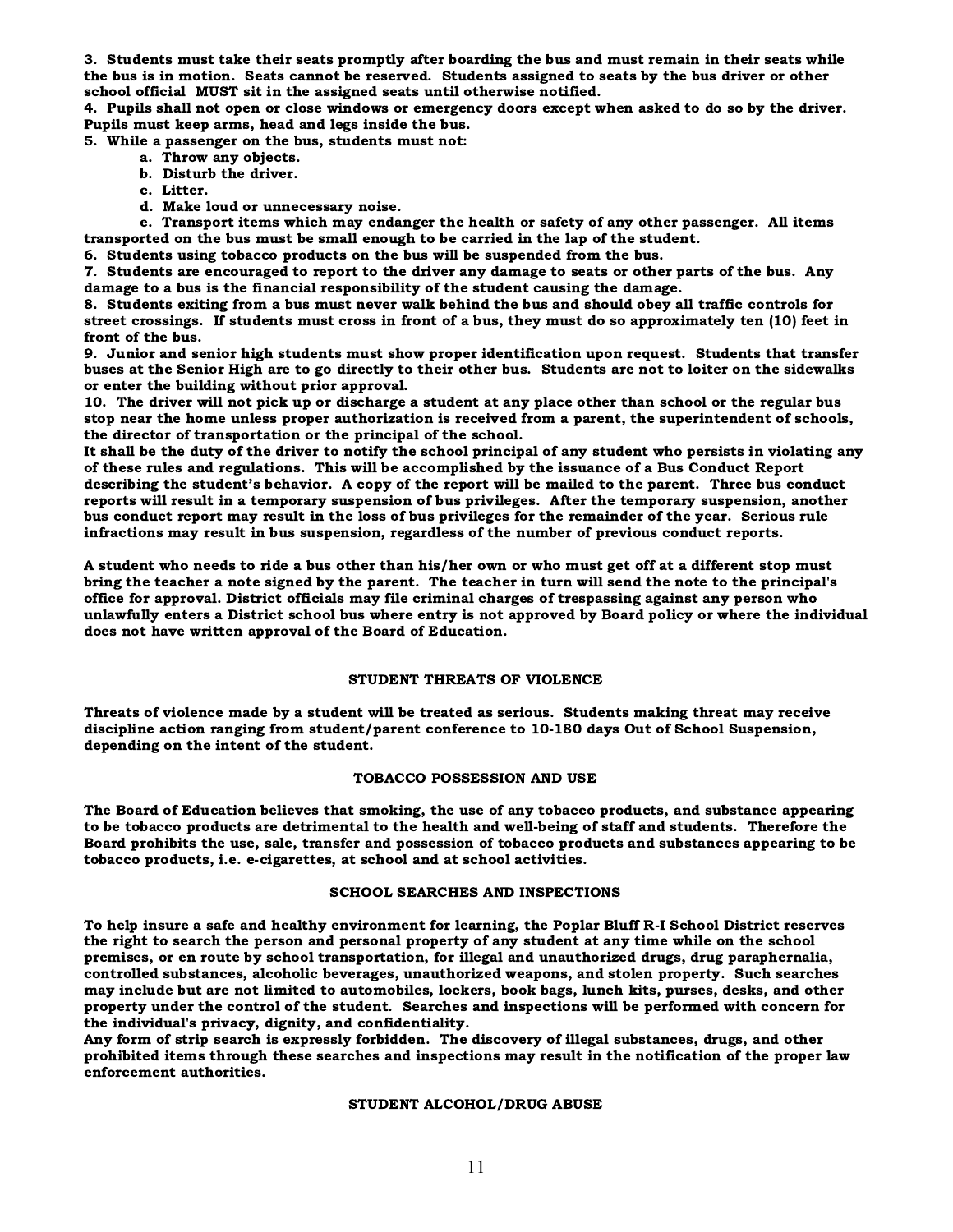The Board recognizes its share of responsibility for the health, welfare and safety of the students who attend the Poplar Bluff School District R-I. Therefore, the use, sale, transfer, possession or being under the influence of alcoholic beverages or controlled substances is prohibited on any school property, on or in any school-owned/approved vehicle used to transport students to and from school or school activities; or off school property at any school-sponsored or school-approved activity, event or function, such as a field trip or athletic event, where students are under the jurisdiction of the school district.

For the purpose of this policy a controlled substance shall include any controlled substance, counterfeit substance or imitation controlled substance as defined in the Narcotic Drug Act, Section 195.010, RSMo., and in section 202(c) of the Controlled Substances Act, 21 U.S.C. 812(c).

All medications, prescribed by an authorized prescriber, as well as all non-prescription medications, will be administered in accordance with Board Policy #2870.

The School administration or teachers shall have the right to conduct searches, which are reasonable in scope, of persons reasonably suspected to be in violation of this policy during or after school hours on school property, or at any school event, whether at the school or at some alternate location. Such searches shall be conducted in accordance with Board Policy #2150. If any evidence of a controlled substance, an imitation/ look-alike, or paraphernalia is discovered, the parent/guardian will be notified, law enforcement officials will be notified, and the substance will be turned over to the proper authorities. The school nurse or medical facilities may be consulted when a student appears to be under the influence of a controlled substance.

Any student who, after being given an opportunity to present his/her version of the incident, is found by the administration and/or staff to be in violation of this policy shall be subject to immediate disciplinary action including suspension, expulsion or other discipline as provided in the district's discipline policy, and referral for prosecution. In addition to suspension from school, a student will also be subject to suspension from participating or attending other school events (see Board Policy 2640 & 2641).

#### FIREARMS AND WEAPONS IN SCHOOL

The purpose of establishing this policy is to insure a safe environment for all students and employees of the Poplar Bluff R-I School District.

The Board of Education does determine that possession and/or use of a weapon by any person on school property or at any school-sponsored or sanctioned activity is detrimental to the welfare and safety of the students and employees of the Poplar Bluff R-I School District. The two (2) exceptions to this are:

- 1. Weapons under the control of on-duty law enforcement personnel in the regular course of their duties. This EXCLUDES Poplar Bluff R-I School personnel with municipal or county law enforcement commission cards.
- 2. Weapons that are registered and handled in a legal manner for the purpose of education

#### Definitions

The Board defines "dangerous weapon" (as defined by 571.010, RSMO) as an object constructed for and considered to be a weapon by nature of design and use. This also includes any other object which is capable of inflicting bodily harm and/or which can be used to threaten, frighten, or intimidate by the manner in which it is used and/or intended to be used or by its appearance as a dangerous weapon. This includes, but is not limited to: firearms, ammunition, explosive devices, switchblade knives, butterfly knives, hunting knives, razors, karate sticks, numchakus, clubs, chains, metal knuckles, Kung Fu stars, slingshots, mace, and replicas of such weapons.

The Board defines "weapon" as any object which may not commonly be considered a weapon but which may be used to inflict or to threaten bodily harm and/or to frighten, intimidate, or to harass. This includes, but is not limited to: belts, other articles of clothing, combs, pencils, files, compasses, scissors, and utility or work-related knives (i.e., box cutters).

#### Violation

A student who brings a dangerous weapon, or who is found to be in possession of a dangerous weapon, or who places a person in fear of bodily harm, or who inflicts bodily harm with a weapon or a dangerous weapon on school property before, during, or after school or at any school-sponsored or sanctioned activity is subject to administrative and/or legal action. The appropriate law enforcement agency shall be called any time a student violates the dangerous weapon portion of this policy.

- A. An elementary student who is found to have violated this policy will be subject to disciplinary action up to and including expulsion from the District. The age of the student and the nature of the violation should be considered in determining the appropriate disciplinary action.
- A. A senior high or junior high school student who is found to have brought or have been in possession of a dangerous weapon including a firearm or replica firearm or to have used a weapon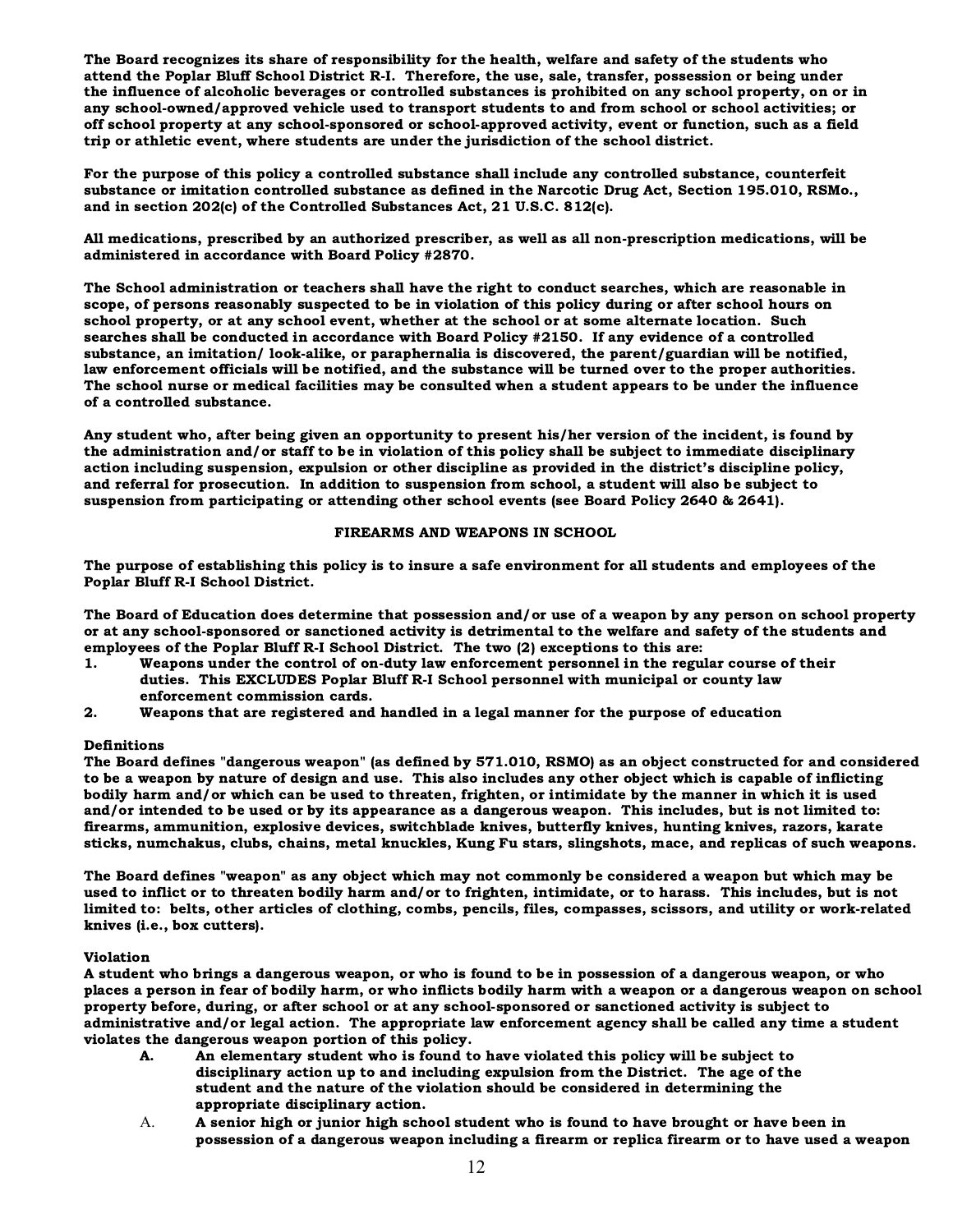to inflict bodily harm or to place a person or persons in fear of bodily harm will be subject to immediate suspension or disciplinary action up to and including expulsion from the District.

B. The District may, at its discretion, provide a student suspended under this policy with educational services in an alternative setting.

#### Procedure

Any student who violates this policy shall be suspended from school immediately for ten (10) days by the building principal with referral to the Superintendent and/or Board of Education for further appropriate disciplinary action. In addition, the administration shall immediately confiscate the weapon, notify the parent or legal guardian of the violation, and call the proper legal authority.

In accordance with federal law, any student who brings or possesses a firearm (as defined in 18 U.S.C. 921) on school property will be suspended from school for at least one calendar year. The suspension can be modified on a case-by-case basis upon recommendation by the Superintendent to the Board of Education.

The mere possession of a knife having a blade not exceeding 2.5" in length shall not be cause to invoke the weapons policy against a student. If a pocket knife is discovered in the possession of a student, the knife will be confiscated and may be returned to a parent/student with a warning at the end of the school day. If a pocket knife is displayed or exhibited in any way by a student, the knife will be confiscated and the student may be suspended from school and the knife may/may not be returned to the parent/student. If a pocket knife is used by a student to harass, threaten, intimidate or harm any individual in any way, the full measure of the weapons policy will be invoked against that student as described in the violation section of this weapons policy.

#### Applicability to Students with Disabilities

If the student who is determined to be in violation of this policy is a student with a disability under the Individuals with Disabilities Education Act, school administrators may assign the student to an alternative education placement, including suspension, for a period of up to forty-five (45) school days and/or take other steps to address the student's misconduct, as permitted by law. In such cases, the District and/or the student's IEP team will follow all procedures required by state and federal law.

#### BULLYING

The District is committed to maintaining a learning and working environment free of any form of bullying or intimidation. Bullying is strictly prohibited on school grounds, or school time, at a school sponsored activity or in a school related context. Bullying is the intentional action by an individual or group of individuals to inflict intimidation, unwanted aggressive behavior, or harassment that is repetitive or is substantially likely to be repeated and causes a reasonable student to fear for his or her physical safety or property; substantially interferes with the educational performance, opportunities, or benefits of any student without exception; or substantially disrupts the orderly operation of the school. Bullying may consist of physical actions, including gestures, or oral, cyberbullying, electronic, or written communication, and any threat of retaliation for reporting acts of bullying.

Cyberbullying means bullying as defined above through the transmission of a communication including, but not limited to, a message, text, sound, or image by means of an electronic device including, but not limited to, a telephone, wireless telephone, or other wireless communication device, computer, or pager. The District may prohibit and discipline for cyberbullying that originates on any District campus or at a District activity if the electronic communication was made using the school's technological resources, if there is a sufficient nexus to the educational environment, or if the electronic communication was made on the District's campus or at a District activity using the student's own personal technological resources. Further, students who engage in significant acts of misconduct off campus which materially and adversely impact the education of District students will be subject to discipline.

Bullying, as defined in this policy, is strictly prohibited. Students are encouraged to report any incident of bullying which they have witnessed or incurred, by contacting their building principal. District employees are required to report any instance of bullying of which the employee has witnessed within two (2) school days of the occurrence. Employees shall report the occurrence to the building principal, who is the person the District designates to receive reports of incidents of bullying. A principal who receives a report of an incident of bullying shall initiate an investigation into the allegations within two (2) school days of receipt of the report. The principal may assign other employees to assist in the investigation, or request that the superintendent assign an outside investigator. The investigation shall be completed within ten school days from the date of the written report of bullying unless good cause exists to extend the investigation. No employee or student who reports an act of bullying shall be subject to reprisal or retaliation for making such a report. Any person who engages in reprisal or retaliation against an employee or student who reports an act of bullying shall be subject to disciplinary action.

Students who are found to have violated this policy will be subject to disciplinary action.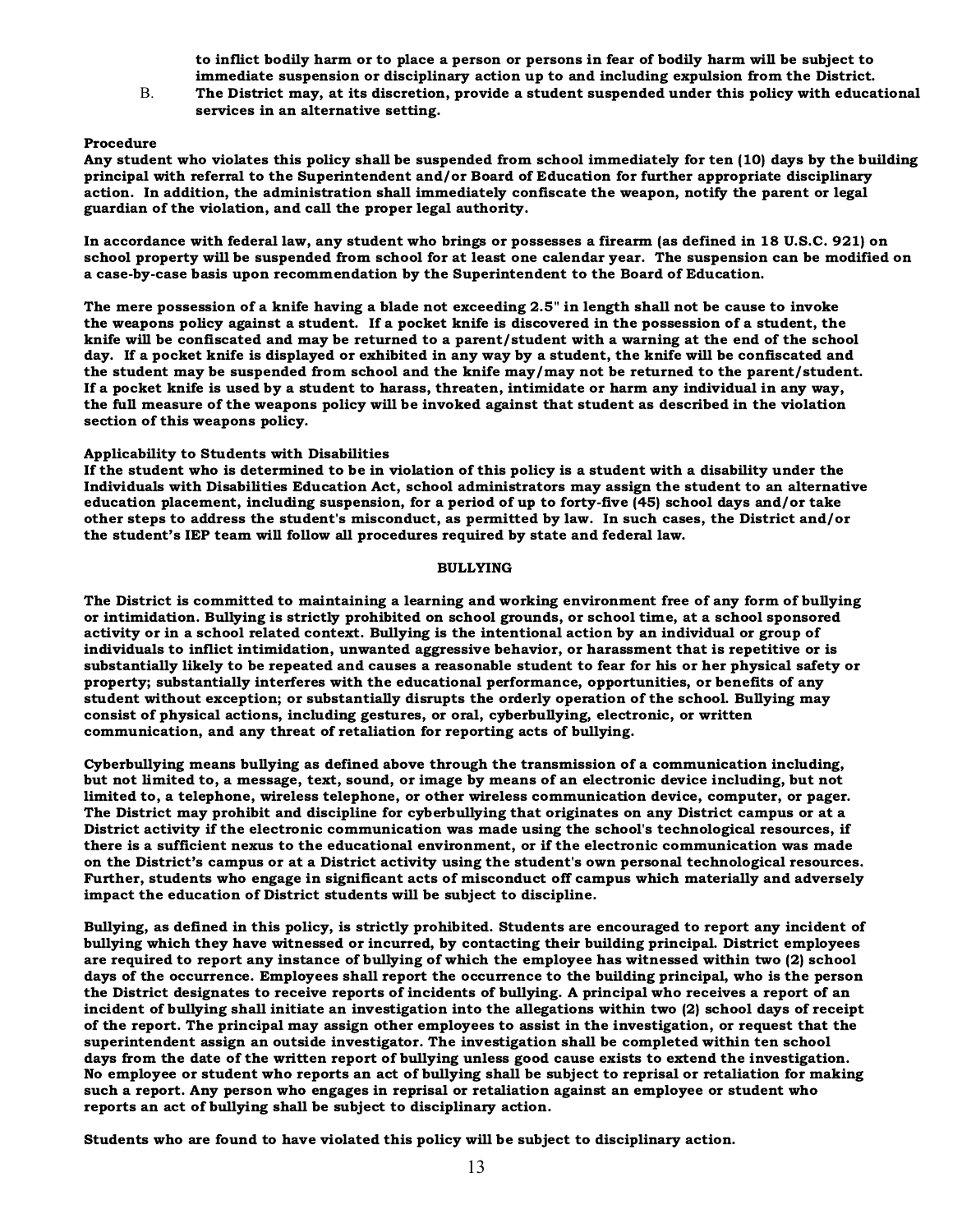First Offense: Principal/Student/Parent conference, corporal punishment, in-school suspension, or 1-10 days out-of-school suspension

Subsequent Offense: In-school suspension, 1-180 days out-of-school suspension, expulsion, possible notification to law enforcement officials, and documentation in student's discipline record

The District shall give annual notice of policy to students, parents or guardians, and staff. This policy shall be included in all student handbooks. This policy shall also be posted on the District's web page (as a Board policy) and a copy shall be placed in the District Administrative Office.

The District shall provide information and appropriate training to District staff who have significant contact with students regarding the policy. All staff with significant student contact shall be trained on the requirements of this policy on an annual basis.

The District shall provide education and information to students regarding bullying, including information regarding this policy prohibiting bullying, the harmful effects of bullying, and other applicable initiatives to address bullying, including student peer-to-peer initiatives to provide accountability and policy enforcement for those found to have engaged in bullying, reprisal, or retaliation against any person who reports an act of bullying. The District shall instruct its school counselors, school social workers, licensed social workers, mental health professionals, and school psychologists to educate students who are victims of bullying on techniques for students to overcome bullying's negative effects. Such techniques include but are not limited to, cultivating the student's selfworth and self-esteem; teaching the student to defend himself or herself assertively and effectively; helping the student develop social skills or encouraging the student to develop an internal locus of control. District administrators will implement programs and other initiatives to address bullying, to respond to such conduct in a manner that does not stigmatize the victim, and to make resources or referrals available to victims of bullying.

#### STUDENT DISCIPLINE

The Poplar Bluff School District R-I Board of Education has the legal authority to make all needed policies, rules and regulations for organizing and governing the School District. This includes the power to suspend or expel a student for conduct which is prejudicial to good order and discipline in the schools or impairs the morale or good conduct of the students. These policies, rules and regulations will apply to all students in attendance in District instructional and support programs, as well as at school-sponsored activities.

All students attending District schools will be expected to accept the obligation and responsibility to attend school on a regular basis and to comply with the District's discipline code set forth in this policy. Those students who choose not to fulfill their responsibilities at school will be held accountable for their conduct. Consequences for individual acts of misconduct are calculated to discipline the student, to deter future misconduct, and to provide a safe and positive environment in which students can learn. Students who engage in significant acts of misconduct off campus which materially and adversely impact the educational environment of District students will be subject to discipline to the extent allowed by law up to and including expulsion. Students who have been charged, convicted or pled guilty in a court of general jurisdiction for commission of a felony may be suspended or expelled in accordance with law.

Building principals are responsible for the development of rules and regulations regarding student conduct needed to maintain proper behavior in schools under their supervision. Detention and in-school suspension programs shall provide principals with alternatives for dealing with disciplinary problems that occur in the schools or student violations of policies, rules and regulations. However, no student will be confined in an unattended locked space except for emergency situations while awaiting the arrival of law enforcement officials. When these alternatives are appropriate, students will be assigned to serve a specified time period. These assignments and the time period for them shall be determined by the principal or his/her designee. Principals, subject to appropriate due process procedures, may summarily suspend any student for up to ten (10) school days for violation of policies, rules and regulations. Notice of out of school suspension shall be given immediately to the parent or guardian. (See Board Policy 2662.)

The Board authorizes the immediate removal of a student upon a finding by a principal, Superintendent or Board that the student poses a threat of harm to self or others, as evidenced by the prior conduct of such student. Any such removal will be subject to the appropriate due process procedures set forth for suspensions.

Flagrant disregard for policies, rules and regulations, or continued truancy may result in suspension by the Superintendent or expulsion by the Board, both subject to appropriate due process procedures. The Superintendent may suspend a student for up to 180 school days; however, expulsion of students is a function only of the Board. Parent(s)/guardian(s) may waive the right to an expulsion hearing for their student provided the student is under the age of eighteen (18) and provided the waiver is in writing.

Teachers shall have the authority to make and enforce necessary rules for the internal governance in the classroom, subject to review by the building principal. In addition, teachers may recommend to the building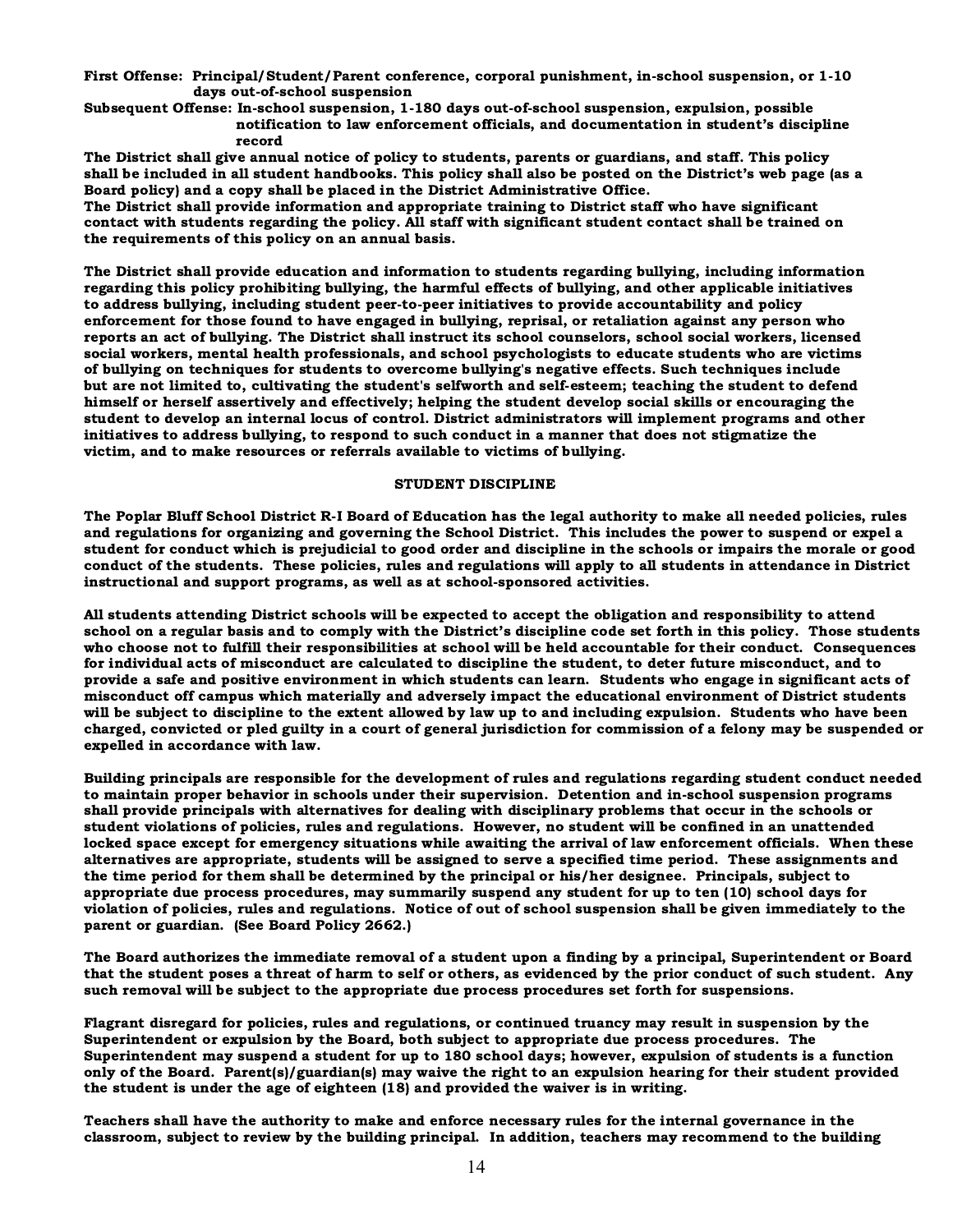principal to remove any student from their class who, because of poor taste in dress and/or grooming, interferes with the learning environment. The Board expects each teacher to maintain a satisfactory standard of conduct in the classroom.

Any time a referral that warrants formal disciplinary action is submitted (i.e. requires the attention of a principal), a reasonable effort will be made by the principal to either contact the parent or guardian by written notice delivered by the student, through the mail, or by direct telephone contact. In addition, such referrals will be documented in the student's discipline record.

The following listing of consequences for student conduct is designed to foster student responsibility, respect for the rights of others, and to ensure the orderly operation of District schools. The list cannot be expected to contain each and every offense which may result in the use of disciplinary action. However, the purpose is to list certain offenses which, if committed by a student, will result in the imposition of a certain disciplinary action. Any conduct not included herein, or an aggravated circumstance of any offense or an action involving a combination of offenses may result in disciplinary consequences that extend beyond this listing as determined by the principal, Superintendent and/or Board of Education. In extraordinary circumstances where the minimum consequence is judged by the Superintendent/designee to be manifestly unfair or not in the interest of the District, the Superintendent/designee may also reduce or increase the consequences listed in this policy, as allowed by law. Deviations from this policy or the consequences listed herein are permissible only when justified and the reason for the deviation is documented in the student's discipline record.

1. Arson - Starting a fire or causing an explosion with the intention to damage property or buildings First Offense: 10-180 days out-of-school suspension or expulsion, notification to law enforcement

officials

Subsequent Offense: Expulsion, notification to law enforcement officials

2. Assault -

 a. Attempting to cause injury to another person; intentionally placing a person in reasonable apprehension of imminent physical injury

First Offense: In-school suspension, 1-180 days out-of-school suspension, or expulsion, possible notification to law enforcement officials

Subsequent Offense: In-school suspension, 10-180 days out-of-school suspension or expulsion, possible notification to law enforcement officials

- b. Attempting to kill or cause serious injury to another
	- First Offense: Expulsion, notification to law enforcement officials
- 3. Bus Misconduct Any offense committed by a student on a District-owned or contracted bus or at a bus stop shall be punished in the same manner as if the offense had been committed at the student's assigned school. In addition, bus riding privileges may be suspended or revoked.
- 4. Disparaging or Demeaning Language Use of words or actions, verbal, written or symbolic meant to harass or injure another person; i.e., threats of violence or defamation of a person's race, religion, color, disability, age, gender or national origin. Constitutionally protected speech will not be punished.

First Offense: Principal/Student conference, corporal punishment, detention, in-school

suspension, or 1-10 days out-of-school suspension

Subsequent Offense: Detention, in-school suspension, 1-180 days out-of-school suspension, or expulsion

5. Disrespectful Conduct or Speech - Disrespectful verbal, written or symbolic language or gesture which is inappropriate to public settings directed at a staff member

First Offense: Principal/Student conference, corporal punishment, detention, in-school suspension, or 1-10 days out-of-school suspension

Subsequent Offense: Detention, in-school suspension, 1-180 days out-of-school suspension, or expulsion

6. Disruptive Speech or Conduct - Conduct or verbal, written or symbolic language, which materially and substantially disrupts classroom work, school activities or school functions.

First Offense: Principal/Student conference, corporal punishment, detention, in-school suspension, or 1-10 days out-of-school suspension

Subsequent Offense: Detention, in-school suspension, 1-180 days out-of-school suspension, or expulsion

- 7. Drugs/Alcohol (See Board Policies 2640 & 2641)
	- a. Possession of or attendance under the influence of any unauthorized prescription drug, alcohol, narcotic substance, counterfeit drugs, synthetic drugs, or drug-related paraphernalia, including controlled substances and illegal drugs defined as substances identified under schedules I, II, III, IV or V in section 202 of the Controlled Substances Act
		- First Offense: 45-180 days out-of-school suspension, notification to law enforcement officials, and possible expulsion

Suspension Alternative:

 1. The student admits to being in possession or under the influence of alcohol, any unauthorized prescription drug or unauthorized over-the-counter medication, narcotic substance, unauthorized inhalant, counterfeit drug, synthetic drug, imitation controlled substance or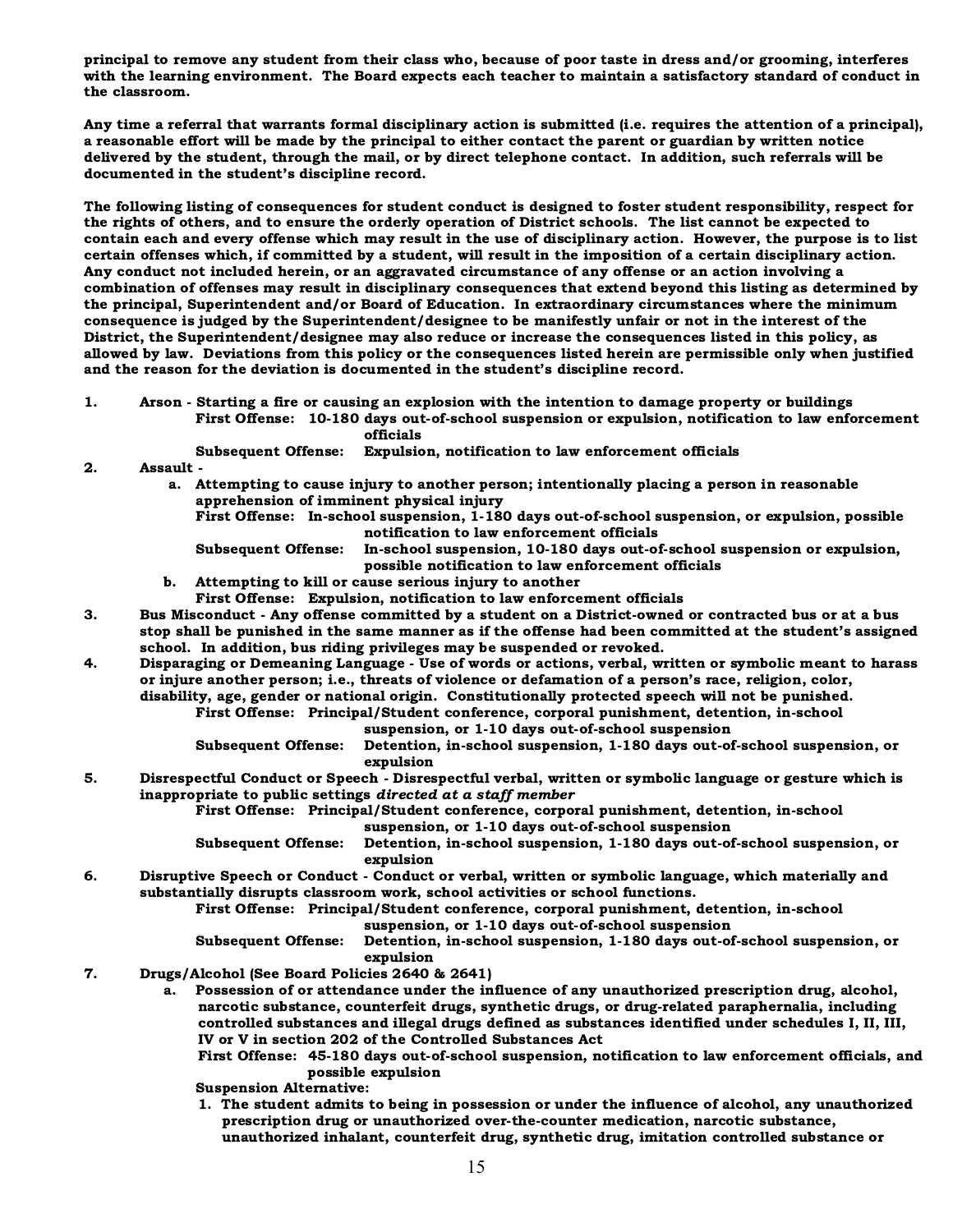drug-related paraphernalia, including controlled substances and illegal drugs defined as substances identified under Schedules I, II, III, IV, or V in section 202 of the Controlled Substances Act.

- 2. The student and parent(s)/legal guardian(s) agree to waive their right to appeal the suspension to the Board of Education.
- 3. The student will be placed on out-of school suspension for a period of 10 days.
- 4. On the first school day following the out-of-school suspension, the student will report to the Graduation Center for a behavioral intervention assignment. The student may be re-assigned to the home school following successful completion of this assignment and may be asked to provide negative drug screen(s) that have been administered by a District-approved company. (The Graduation Center is located at 1316 Maud Street, the phone number is 712-2257, and the hours are 7:30 a.m. to 2:45 p.m.)
- 5. Upon return to the home school, the student will continue to submit to up to 50 drug screens while enrolled in the Poplar Bluff R-I School District.
- 6. While in the prescribed drug prevention curriculum, the student shall receive the remainder of the initial suspension if:
	- a. A random drug screen conducted by the district-approved company is reported positive at any time during this procedure;
	- b. The student does not complete the prescribed drug prevention curriculum.
	- c. The student refuses to submit to a random drug screen requested by the District.
	- d. The student attempts to alter the result of the random drug screen in any way.
- 7. If a student tests positive a second time during a random drug screen, the student will automatically be suspended 45 days. Should a student test positive a third time, the student will be suspended 180 days and may be recommended for expulsion from Poplar Bluff R-I School District. If a subsequent test is positive, the student will be recommended for expulsion to the Board of Education.
- 8. The student and parent(s)/legal guardian(s) will agree to cooperate with and be under informal supervision of the Butler County Juvenile Office. The parent(s)/legal guardian(s) and student will also agree to the Juvenile Office sharing information with the school regarding the student's progress, attendance and participation.
- 9. The District can also opt to send the student to their District approved company for an observed drug screen ay time the District feels it is necessary.

Subsequent Offense: 180 days out-of-school suspension or expulsion, notification to law enforcement officials

- b. Sale, purchase or distribution of any prescription drug, alcohol, narcotic substance, counterfeit drugs, synthetic drugs, and/or drug-related paraphernalia, including controlled substances and illegal drugs defined as substances identified under schedules I, II, III, IV or V in section 202 of the Controlled Substances Act
	- First Offense: 45-180 days out-of-school suspension, notification to law enforcement officials and possible expulsion
	- Subsequent Offense: Expulsion, notification to law enforcement officials
- c. Possession, sale, purchase or distribution of any over-the-counter drug, herbal preparation or imitation drug or herbal preparation
	- First Offense: 1-180 days out-of-school suspension
	- Subsequent Offense: 1-180 days out-of-school suspension or expulsion
- 8. Extortion Threatening or intimidating any student for the purpose of obtaining money or anything of value

First Offense: Principal/Student conference, corporal punishment, detention, in-school suspension, or 1-10 days out-of-school suspension

Subsequent Offense: Detention, in-school suspension, 1-180 days out-of-school suspension, or expulsion

9. Failure to Care for or Return District Property – Loss of, failure to return, or damage to district property including, but not limited to, books, computers, calculators, uniforms, and sporting or instructional equipment.

> First Offense: Restitution. Principal/Student conference, detention, or in-school suspension Subsequent Offense: Restitution. Detention or in-school suspension

#### 10. Failure to Serve Previously Issues Disciplinary Consequence – Failing to serve a previously

issued detention (morning, afternoon, or Saturday school)

First Offense: Additional detention, in-school suspension, 1-180 days out-of-school suspension

Subsequent Offense: In-school suspension, 10-180 days out-of-school suspension or expulsion

11. False Alarms - Tampering with emergency equipment, setting off false alarms, making false reports First Offense: Principal/Student conference, detention, in-school suspension, 1-180 days out-of-school suspension, or expulsion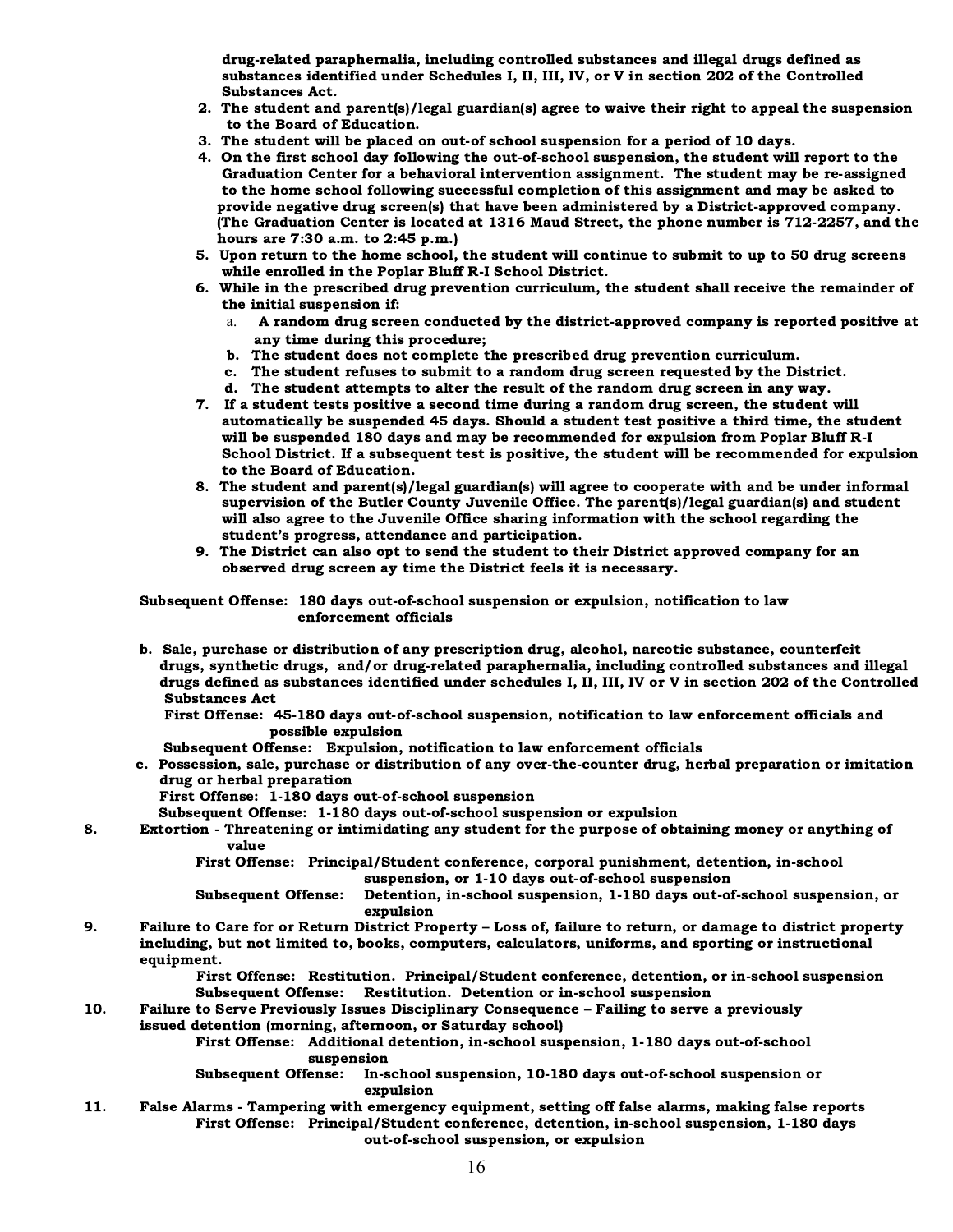Subsequent Offense: Detention, in-school suspension, 1-180 days out-of-school suspension, or expulsion

12. Fighting - Mutual combat in which both parties have contributed to the conflict either verbally or by physical action

> First Offense: Principal/Student conference, corporal punishment, detention, in-school suspension, or 1-180 days out-of-school suspension

Subsequent Offense: Detention, in-school suspension, 1-180 days out-of-school suspension, or expulsion

- 13. Firearms and Weapons (See Board Policy 2620.)
- 14. Harassment (See Board Policy 2130.)
	- a. Use of verbal, written or symbolic language that constitutes harassment on the basis of an individual's race, color, sex, national origin, age, ethnicity, or disability First Offense: Principal/Student conference, detention, in-school suspension, 1-180 days out-of-school suspension, or expulsion Subsequent Offense: Detention, in-school suspension, 1-180 days out-of-school suspension, or expulsion
	- b. Physical contact/explicit behavior that constitutes harassment on the basis of an individual's race, color, sex, national origin, age, ethnicity, or disability First Offense: In-school suspension, 1-180 days out-of-school suspension, or expulsion Subsequent Offense: 10-180 days out-of-school suspension or expulsion
- 15. Hazing Willful conduct directed at another student, whether occurring on or off school property, for purposes of initiation or admission to any school-related activity or athletic team Conduct prohibited by this policy includes, but is not limited to, exposure or contact of genitals, buttocks, or breasts (female students), directly or indirectly through contact with undergarments; threats of physical harm; and infliction of physical or mental harm or humiliation. First Offense: Detention, in-school suspension, or 1-10 days out-of-school suspension Subsequent Offense: In-school suspension, 1-180 days out-of-school suspension, or expulsion
- 16. Public Display of Affection Physical contact which is inappropriate for the school setting First Offense: Principal/Student conference, detention, in-school suspension, or 1-180 days out-of-school suspension

Subsequent Offense: Detention, in-school suspension, 1-180 days out-of-school suspension, or expulsion

17. Technology Misconduct – Attempting, regardless of success, to: gain unauthorized access to a technology system or information; use district technology to connect to other systems in evasion of the physical limitations of the remote system; copy district files without authorization; interfere with the ability of others to utilize district technology; secure a higher level of privilege without authorization; introduce computer viruses, hacking tools, or other disruptive/destructive programs onto or using district technology; or evade or disable a filtering/blocking device. (See Board Policy 6320 & Media Services Handbook.)

 First Offense: Restitution. Principal/Student conference, loss of user privileges, Detention, or in-school suspension

Subsequent Offense: Restitution. Loss of user privileges, 1-180 days out-of-school suspension, or expulsion

18. Theft - Theft, attempted theft or willful possession of stolen property

 First Offense: In-school suspension or 1-180 days out-of-school suspension, possible notification to law enforcement officials

Subsequent Offense: 10-180 days out-of-school suspension or expulsion, notification to law enforcement officials

19. Tobacco - Possession/use of any tobacco products (in or on school district property), electronic cigarettes, or other nicotine-delivery products on district property, district transportation or at any district activity. Nicotine patches or other medications used in a tobacco cessation program may only be possessed in accordance with Board Policy 2870. (See Board Policies 2640 & 5250.)

First Offense: Principal/Student conference, corporal punishment, detention, in-school suspension, or 1- 180 days out-of-school suspension

Subsequent Offense: Detention, in-school suspension, 1-180 days out-of-school-suspension, or expulsion 20. Truancy - Absence from school without the knowledge and consent of parents/guardian and/or the school administration (See Board Policy 2310 & student handbooks.)

21. Vandalism - Willful damage or the attempt to cause damage to real or personal property belonging to the school, staff or students

First Offense: Reimbursement for repair/replacement of damaged property, in-school suspension, 1-180 days out-of-school suspension, or expulsion, possible notification to law enforcement officials

Subsequent Offense: 10-180 days out-of-school suspension or expulsion, notification to law enforcement officials

Make-up work is encouraged for all absences to maintain the continuity of education. Students suspended from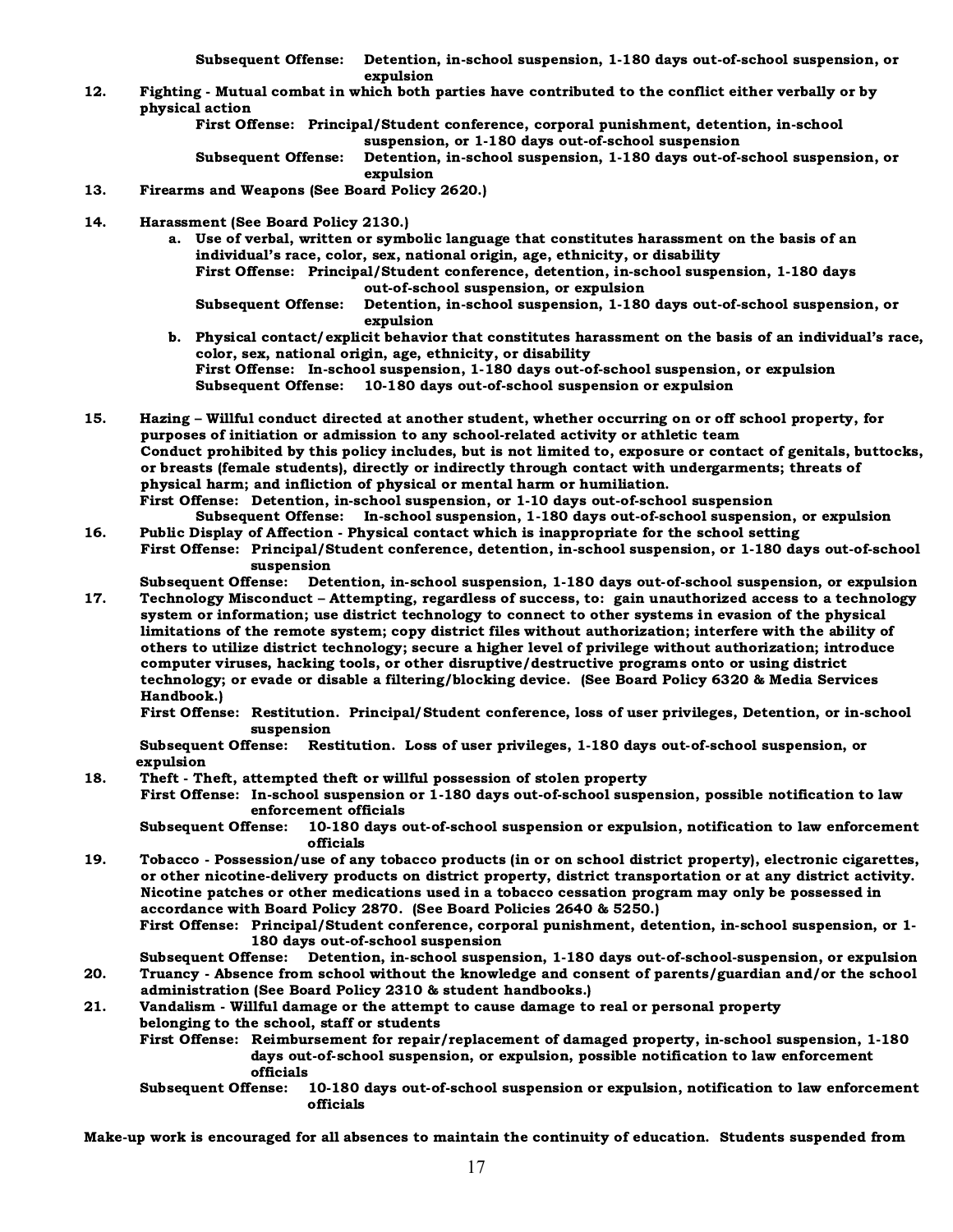school will have the opportunity to complete assignments/projects missed during the suspension for up to 15 days. One day for make-up work will be permitted for each day of absence (i.e., for 3 days of absence, the student will have 3 days to make up the work). It is the responsibility of the student to get and return all make-up work to each teacher. Students suspended beyond 15 days or suspended for drug-related, alcohol, or assault violations will not receive credit for assignments/tests during the suspension.

All employees of the District shall annually receive instruction related to the specific contents of the District's discipline policy and any interpretations necessary to implement the provisions of the policy in the course of their duties, including but not limited to approved methods of dealing with acts of school violence, disciplining students with disabilities, and instruction in the necessity and requirements for confidentiality.

The comprehensive discipline policy of the District is composed of this policy and all related policies. A copy of the District's comprehensive discipline policy will be printed in student manuals/handbooks and will be provided to every student and parent or guardian of every student at the beginning of each school year and will be available in the Superintendent's office during normal business hours.

Removal of any student who is a student with a disability under Section 504 of the Rehabilitation Act of 1973 or the Individuals with Disabilities Education Act is subject to state and federal procedural due process rights. (See Board Policy 2672 and its corresponding regulation.)

#### STUDENT RECORDS – PROVISIONS AND GUIDELINES

Educational records shall be retained according to the guidelines set forth in the Missouri Public Schools Records Manual. It is the responsibility of the principal and the professional staff of the school to see that such records are kept in the proper manner and are utilized in accordance with the law.

A student's record is defined as encompassing everything maintained in connection with the student, including test scores, psychological examinations, attendance records, aptitude, family background, and counselor's notations. Parents and students shall have access to all material in the record. They shall also be able to request aid from an appropriately trained school employee on interpretation of information in the record, or shall have the right to retain any other qualified person to interpret specialized material in the record. Education records are distinguished from records of instructional or administrative personnel which are in the sole possession of the maker and not revealed to anyone except a substitute.

The District may employ the use of security videos in its hallways, classrooms, buses, and/or on district property. Security videos maintained by the District's law enforcement unit (if any) or not maintained at all (recycled) are not considered educational records and therefore may not be inspected and reviewed under FERPA.

Students who have received services under IDEA/P.L. 94-142 and/or the Education for All Handicapped Act of 1975 shall have a special services student folder which meets the provisions of the District's compliance plan.

Records in the cumulative file should be kept at a minimum. Records must be kept in confidentiality and supervised by certified personnel. Confidentiality of the records of students must be maintained by the teachers and staff at all times. Teacher and staff comments on student records will be confined to matters related to student performance. Value judgments will be excluded from the record.

A log or record shall be maintained as part of each student's record that gives detailed information about each person making a request for information from the record, as well as the date and the reason for the request. No survey or data gathering activities shall be conducted by school personnel unless such activities are authorized by law.

The Family Educational Rights and Privacy Act (FERPA) affords parents and students over 18 years of age ("eligible students") certain rights with respect to the student's education records. These rights are:

- 1. The right to inspect and review the student's education records within 45 days of the day the school receives a request for access. Parents or eligible students should submit to the school principal a written request that identifies the record(s) they wish to inspect. The school official will make arrangements for access and notify the parent or eligible student of the time and place where the records may be inspected.
- 2. The right to request the amendment of the student's education records that the parent or eligible student believes are inaccurate or misleading. Parents or eligible students may ask the school to amend a record that they believe is inaccurate or misleading. They should write the principal or appropriate official, clearly identify the part of the record they want changed and specify why it is inaccurate or misleading.

If the school decides not to amend the record as requested by the parent or eligible student, the school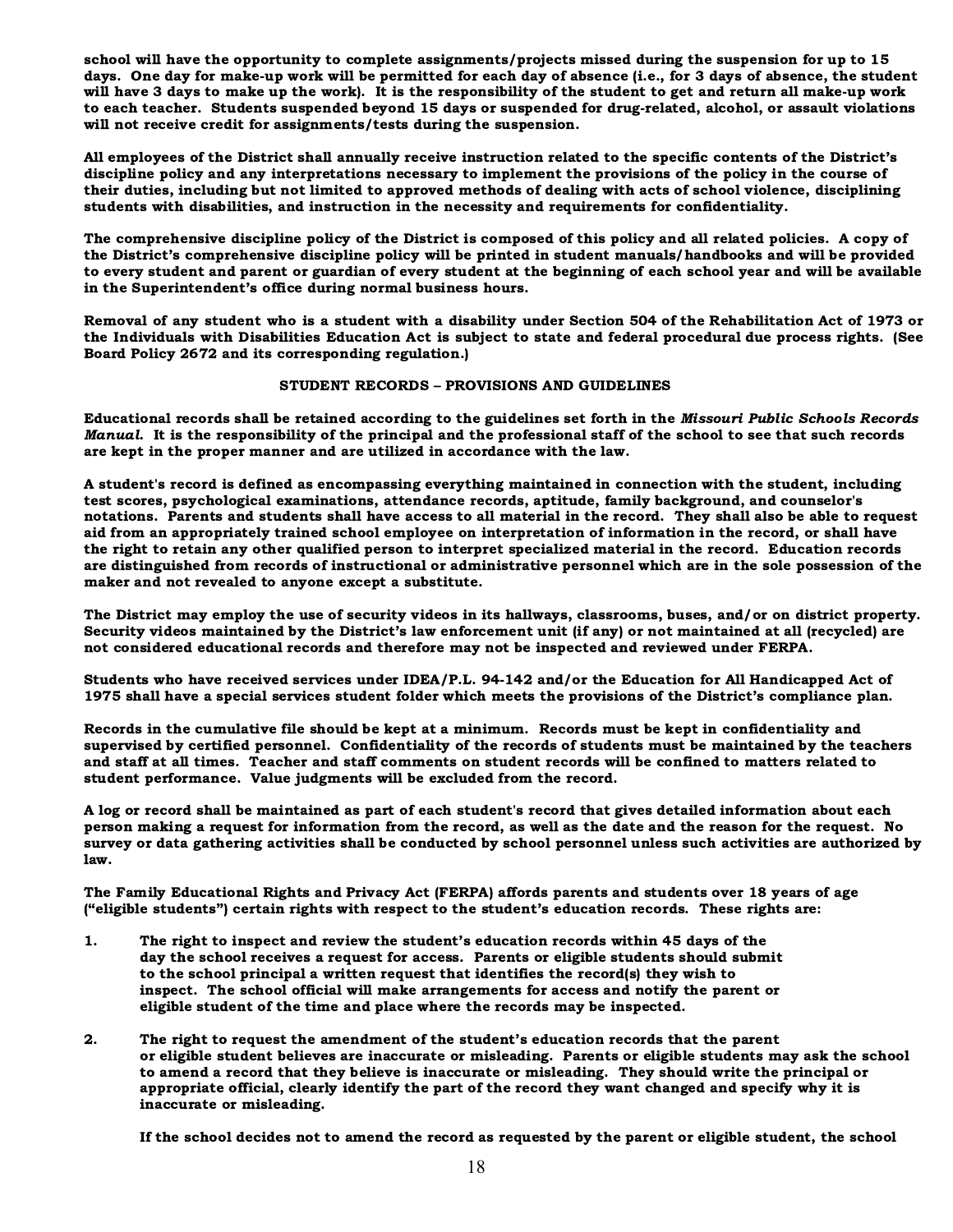will notify the parent or eligible student of the decision and advise them of their right to a hearing regarding the request for amendment. Additional information regarding the hearing procedures will be provided to the parent or eligible student when notified of the right to a hearing.

- 3. The right to consent to disclosures of personally identifiable information contained in the student's education records, except to the extent that FERPA authorizes disclosure without consent. One exception, which permits disclosure without consent, is disclosure to school officials with legitimate educational interests. A school official is a person employed by the school as an administrator, supervisor, instructor, or support staff member (including health or medical staff and law enforcement unit personnel); a person serving on the Board of Education; a person or company with whom the school has contracted to perform a special task (such as an attorney, auditor, medical consultant, or therapist); or a parent or student serving on an official committee, such as a disciplinary or grievance committee, or assisting another school official in performing his/her tasks. A school official has a legitimate educational interest if the official needs to review an education record in order to fulfill his/her professional responsibility. Upon request, the school discloses education records without consent to officials of another school district in which a student seeks or intends to enroll.
- 4. The right to file a complaint with the U.S. Department of Education concerning alleged failures by the school to comply with the requirements of FERPA. The name and address of the office that administers FERPA is Family Policy Compliance Office, U.S. Department of Education, 400 Maryland Avenue, SW, Washington, DC 20202-4605.
- 5. The District has determined that the following information regarding the District's students is not harmful or an invasion of privacy, and therefore will release this information without first obtaining parental consent. If a parent, guardian, person acting as a student's parent in absence of a parent or guardian, or the student (if 18 or older), does not want the District to release the information listed below, they must notify the District in writing within ten (10) days of receiving this policy of the information they do not want released. The following information may be released without parental consent:

Student's name, parent's name, address, telephone number, electronic mail address, date and place of birth, grade level, major field of study, enrollment status (e.g., full-time or part-time), participation in officially recognized activities and sports including audiovisual or photographic records of the openly visible activities thereof (e.g., artistic performances, sporting contests, assemblies, service projects, awards ceremonies, etc.), weight and height of members of athletic teams, dates of attendance, degrees, honors and awards received, most recent previous school attended and photograph including photographs of regular school activities that do not disclose specific academic information about the child and/or would not be considered harmful or an invasion of privacy.

The Poplar Bluff School District R-I reserves the right to deny a parent or eligible student a copy of the student's education records in the following circumstances, unless failure to provide a copy would effectively prevent the parent or eligible student the right to inspect and review the records:

- 1. The parent or student has an unpaid financial obligation to the School District.
- 2. The education record requested is an exam or set of standardized test questions. (An exam or standardized test which is not directly related to a student is not an education record subject to FERPA's access provisions.)

Refer to Board Policy #2400 for other references.

#### HALL PASSES

For safety and security reasons, a HALL PASS is required of any student outside the classroom during normal instructional (non-passing) time. Each classroom teacher has a pass that will be given to the student who needs to leave the classroom. Students in the hall without an approved pass will be sent to their classroom to secure a pass.

#### VISITING SCHOOL

All visitors must report to the office prior to going to any other part of the building or playground. We must know the identity and purpose of anyone entering the school in order to maintain the welfare and safety of all our students. We allow only custodial parents to sign their children out of school. Anyone else must have prior written permission from the parent before we will release the child. If there are any problems or questions as to who your child may or may not be released to, please contact the principal immediately.

Preschool children and children not enrolled in the Poplar Bluff district should not visit in the classroom unless prior arrangements have been made through the office.

#### PARENT/TEACHER COMMUNICATION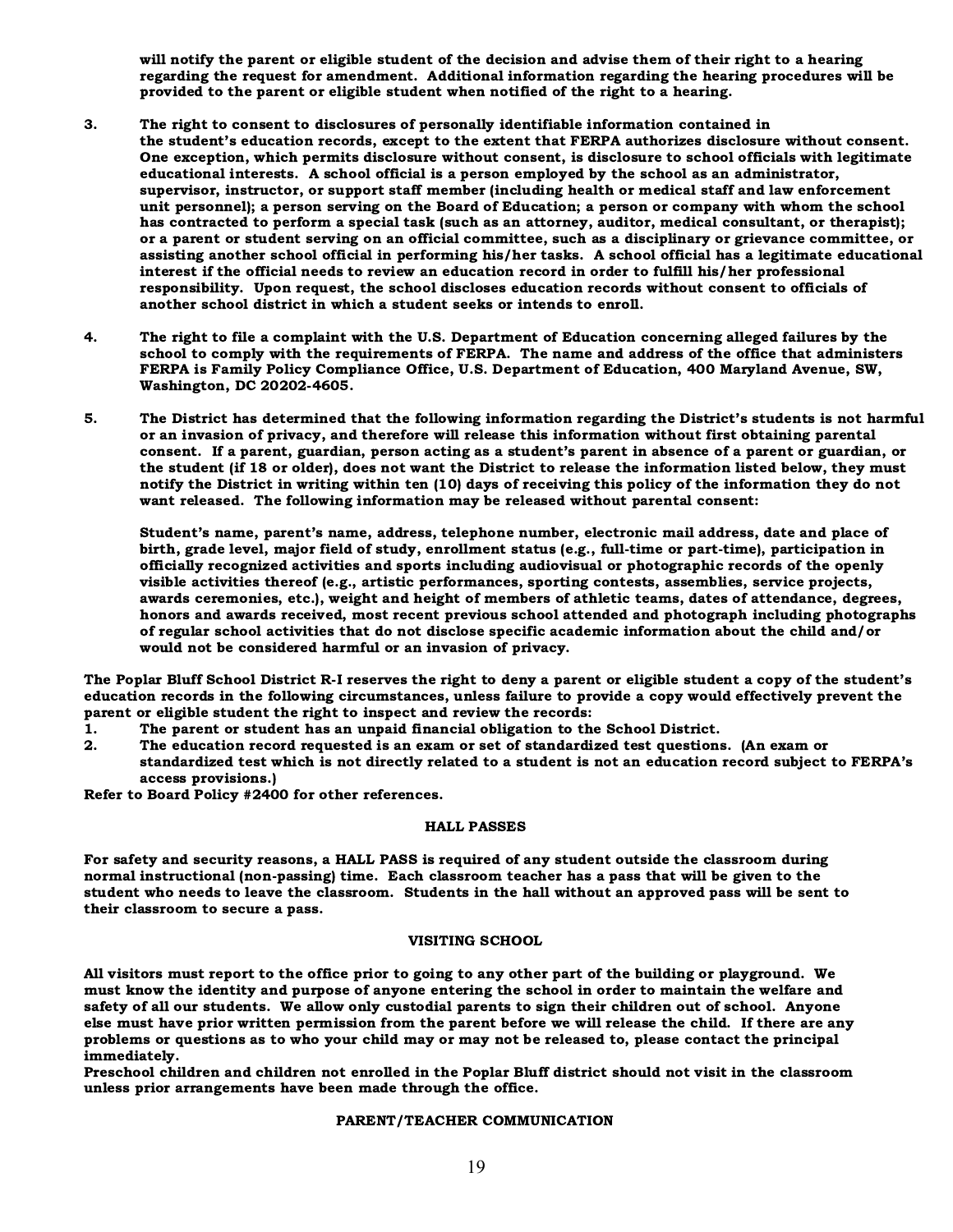We encourage parents and teachers to communicate in a variety of ways such as weekly newsletters, student planners, phone calls, email, conferences and behavior reports. If parents have concerns about their child's progress or behaviors they should contact the child's teacher first. Teachers are the first line of defense with helping a student succeed academically and socially. Please call and schedule appointment(s) to assure the teacher is available. In efforts to better secure our building and insure quality instructional time, we ask all parents to report to the office.

#### HEALTH CURRICULUM

Sequential Health education is taught to all students using Totally Awesome Health Curriculum. This comprehensive education includes but is not limited to prevention education in tobacco, alcohol & other drugs, and HIV/AIDS. Instruction will reflect the Sho-Me Standards. Students will also receive "growing up classes" which will include age appropriate education in puberty & hygiene. Health Fairs will be held when possible that will contain information that will reinforce the above education.

#### MEDICATION AT SCHOOL

The following is the Board of Education policy regarding the administration of medications at school: Prescription Drugs

1. The physician will provide a written request that the student be given medication during school hours. The label on the container will be considered the physician's written request.

2. The parent or guardian will make a written request that the school comply with the physician's request to give medication. The district will not administer the first dose of any medication. District personnel will not knowingly administer prescribed medication that exceeds the daily recommended dosage. 3. The parent or guardian will supply the medication in a properly labeled container from the pharmacy and with instructions regarding any special need for storage, i.e., refrigeration. Parent/guardian or other responsible adult must deliver the medication to the school and pick up excess or remaining medication. 4. School personnel will document administration of medication on a daily log stating date, student's name, drug, dose, time, and initials or signature of person responsible for giving it. The district will not administer the first dose of any medication.

#### Over-the-Counter Medication

Forms are available in the nurse's office and parents must supply the medication.

\*\*Students will not be allowed to carry their own medication, with the exception of lifesaving medications such as inhalers or Epi Pens, for which a special form is required signed by a physician. The forms are available in the nurse's office and renewed annually. All medication must be taken directly to the nurse's office and will be kept there. Disciplinary action will be taken against students having possession of any type of any medication.

Refer to Board Policy #2870 for additional information and details on self-administration of medications.

#### HEAD LICE AND INFECTIOUS DISEASES

When children gather in groups, head lice (pediculosis) is a potential problem. Head lice are transmitted when children share clothing, combs, or come in physical contact with an infected person. If a child gets infected with head lice, it is not an indication that parents are not properly caring for them. However, we must aggressively combat head lice to control them.

Any student found to have evidence of pediculosis infestation (lice or nits) shall be excluded from school attendance until a pediculicide has been applied and all nits have been removed. The student shall be examined upon return to school to insure that all nits have been removed. The student shall be re-examined in ten (10) days to determine if he/she remains free of infestation. Attendance policy for students excluded from school for pediculosis:

1st occurrence: Verified absence for the day the student is sent home plus one extra day 2nd occurrence: Verified absence for the day the student is sent home

Subsequent occurrences: Unverified absences

Students known to have any infectious disease or illness will be immediately excluded from attending school or school activities and will be re-admitted when there is no further danger to their health or the health of other students, teachers or staff. District policy requires children to stay at home if they have a temperature of 100 degrees or higher and/or if they are throwing up or have excessive diarrhea.

#### HEALTH & WELLNESS

It is very important that the school is well informed of any health problems that a student may have. A student health inventory sheet is to be filled out every year that includes a list of medications that the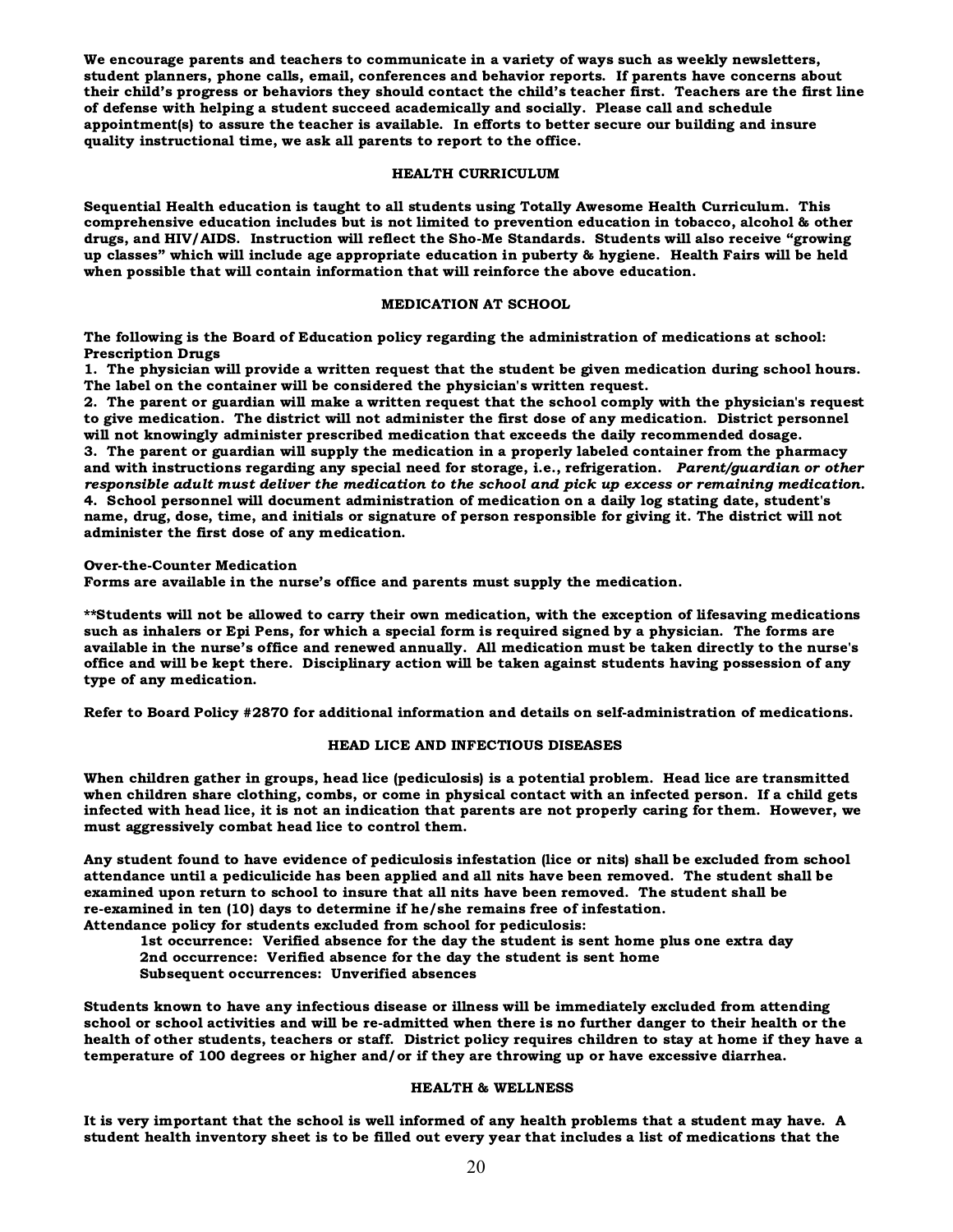student takes at home. Parents are responsible for letting the school know if there are any changes throughout the year. Yearly up to date Doctor's orders are required for any health condition that requires special care. Health screenings that include vision, hearing, height and weight are conducted annually. It is also very important to provide the school with current phone numbers so that we can reach you in case of an illness or emergency. If your numbers change, please call the school office and let us know.

#### SCHOOL CLOSING FOR INCLEMENT WEATHER

Every effort will be made to make closing of school information available to local radio and TV stations by 6:30 a.m., or as soon as possible during the day when school must be dismissed early. Please make sure that your child knows what to do in case of early dismissal. With only one telephone at each school, it is impossible to handle the volume of calls when parents are trying to call students or students are trying to call parents.

#### STAYING INDOORS AT RECESS

Parents should monitor the clothing their child wears to school. Regardless of dress, students are expected to go outside for recess. Indoor recess will be held if the temperature or the wind chill factor is below 20 degrees or if it is raining or extremely wet. If a parent does not want the child to go outside during recess due to illness, a doctor's note must be sent requesting the child remain inside.

#### STUDENT USE OF THE TELEPHONE

It is understood that there are times when parents need to get a message to their child right away. Office staffs are small so parents should not expect messages to be sent to the student unless there is a real emergency.

Children will be permitted to use the telephone only in special cases and with written permission from the teacher. Students will not be allowed to use the telephone to make arrangements to visit friends, stay overnight, or engage in scouting activities. These things should be arranged before children arrive at school.

The office should be notified of any change in a student's home address or telephone number so that parents can be reached in case of illness or problems.

#### ARRIVAL PROCEDURES

Arriving by car

No student should be dropped off before 6:45 a.m. due to supervision.

Parents should turn off of Highland Drive directly across from lower church parking lot. Parents will then form 2 lanes that will go around to the front of the school. Students may exit the cars from both lanes when the cars are in the designated drop off areas.

If parents choose to park and drop off students, the parents must walk their child to the crosswalk and wait with them until the duty teachers gives the child permission to cross.

#### Bus students

Students arriving at school by bus will enter the building and report to the cafeteria or gym.

Students entering the building before class time must report to the cafeteria to eat breakfast or the gym. At 7:15 students will be dismissed to go to their classrooms. Any students arriving after 7:15 will either eat breakfast or report directly to their classroom.

#### DISMISSAL PROCEDURES

Leaving by car

The 2:35 bell dismisses all car rider. Student transportation changes need to be called into the office by 2:00. Please do not contact teachers with this change.

As students Kid Account cards are scanned they will be released from the building in groups to go directly to their cars. Each student will be given 2 scan cards. If parents need extra scan cards they can be purchased in the office for \$2.00.

If parents choose to park, they must come to crosswalk to have their Kid Account card scanned and wait for their child at crosswalk.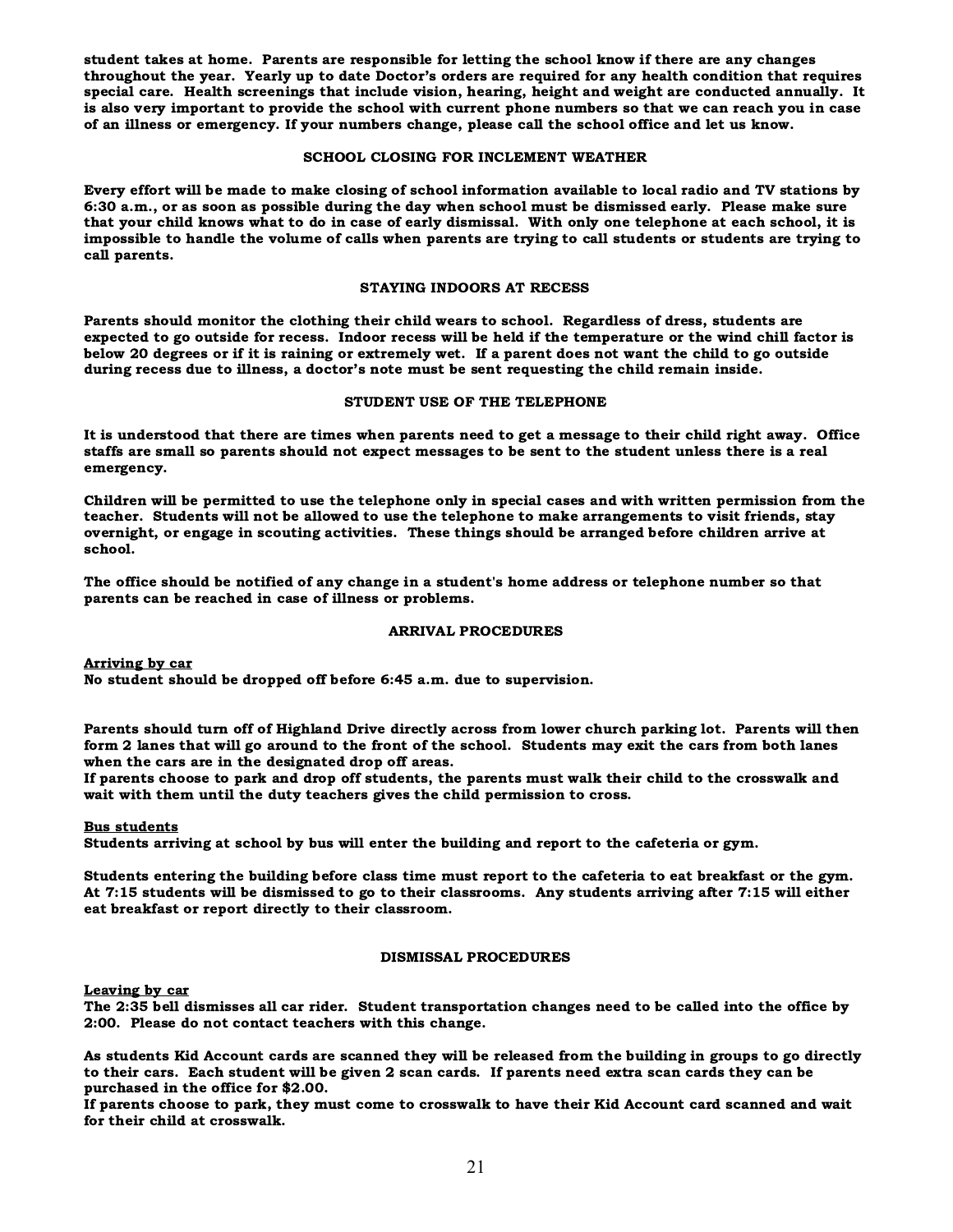#### Bus students

Bus students will remain in their classrooms until the office personnel announce that the buses are clear to be loaded.

#### LIBRARY/TEXTBOOK SERVICES

The Poplar Bluff Middle School Library is open from 7:30 a.m. to 2:30 p.m. during school days. The library houses approximately 13,000 volumes that support curriculum and reading for pleasure. Since it is completely automated, students can gain access to resources through workstations in the library, as well as in their classrooms. The library also provides computers for access to the Internet, periodical databases, and word processing. A collection of Ebooks and audio books are also available for students to check out from the library and from the online database.

Students have various times throughout the day to access the library. Students must receive permission from their teacher and obtain a hall pass.

The student to whom a library book or textbook is issued will be held responsible for its return in good condition. There are no charges for overdue library materials, but lost or damaged textbooks, library books or materials will result in the student incurring fines, penalties, or methods of repayment for a fair value of the book, etc. All fines must be paid and/or books returned at the end of the year to participate in end of year activities.

#### PARENT VOLUNTEERS/CLASS PARTIES

Parents who wish to volunteer should contact the school to offer assistance. Help is needed in many areas including running off papers, listening to children read, etc. Everyone is encouraged to be involved in the educational activities of the students. Please contact the school office if you are interested in joining PTO.

Class parties will be held to observe Christmas and Valentine's Day. If your beliefs do not permit your child to participate in any or all of these events, please make alternate arrangements with your child's teacher. If you are interested in being a room mother to assist with any or all of these parties, please contact your child's teacher. If you are not a sponsoring room mother, we ask you not to drop in on a party unexpectedly since space is limited and refreshments may be insufficient. Please clear with the room mother in charge if you plan to attend any of these events.

\*\*\*The Board of Education has directed that all party treats must be commercially wrapped. No treats may be given out that are homemade.

Volunteers in the classroom must submit to a background check through Central Office and participate in orientation and training. All volunteers will be required to sign a confidentiality agreement.

#### LABELING OF BELONGINGS/LOST AND FOUND

Each student's belongings (including school supplies, coats, gloves, etc.) should be plainly marked to avoid loss or exchange. When a name is on an article, it can be returned to the owner immediately. Please take the time to see that your child's belongings are labeled.

All articles found on school premises will be brought to the office and will be returned to the owner if properly identified. Items will be displayed in a prominent location within the building, and will be sent to local charities if not claimed by the end of each semester.

#### INTERNET USAGE/SAFETY

The Poplar Bluff School District R-I recognizes the educational and professional value of electronics-based information technology, both as a means of access to enriching information and as a tool to develop skills that students need.

It is the policy of the District to: (a) prevent user access over its computer network to, or transmission of, inappropriate material via Internet, electronic mail, or other forms of direct electronic communications; (b) prevent unauthorized access and other unlawful online activity; (c) prevent unauthorized online disclosure, use, or dissemination of personal identification information of minors; and (d) comply with the Children's Internet Protection Act [Pub. L. No. 106-554 and 47 USC 254(h)].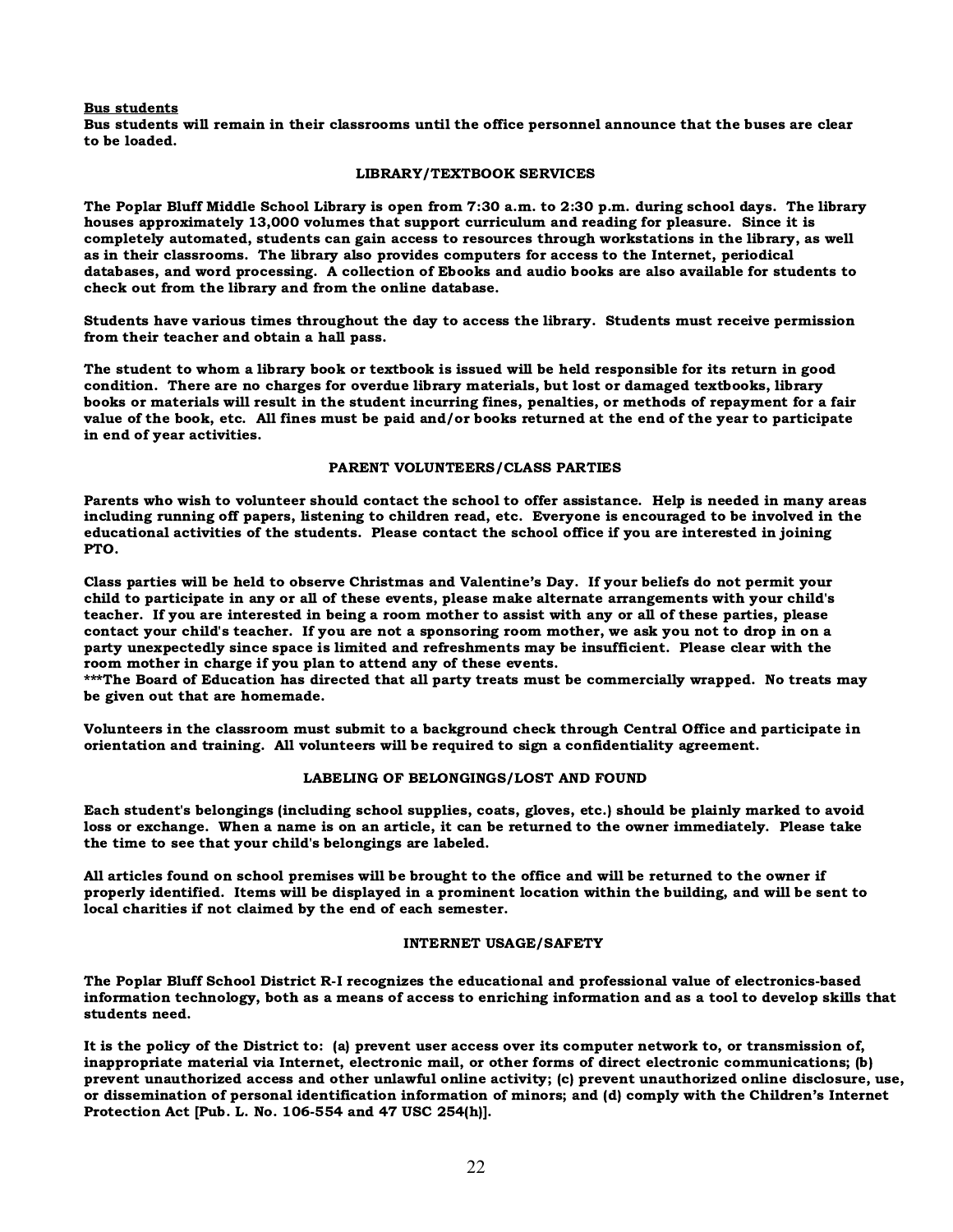The District's technology exists for the purpose of maximizing the educational opportunities and achievement of District students. The professional enrichment of the staff and Board of Education, and increased engagement of the students' families and other patrons of the District are assisted by technology, but are secondary to the ultimate goal of student achievement.

Use of technology resources in a disruptive, manifestly inappropriate or illegal manner impairs the District's mission, squanders resources and shall not be tolerated. Therefore, a consistently high level of personal responsibility is expected of all users granted access to the District's technology resources. Development of students' personal responsibility is itself an expected benefit of the District technology program.

#### Definitions

For the purposes of this policy and related regulations, procedures and forms, the following terms are defined:

User -- any person who is permitted by the District to utilize any portion of the District's technology resources, including but not limited to students, employees, Board of Education members and agents of the School District.

User Identification (ID) -- any identifier which would allow a user access to the District's technology resources, or to any program, including but not limited to, e-mail and Internet access.

Password -- a unique word, phrase or combination of alphabetic, numeric and non-alphanumeric characters used to authenticate a user ID as belonging to a user.

#### Technology Administration

The Board of Education directs the Superintendent/designee to create rules and procedures governing technology usage in the District to support the District's policy, as needed.

The Board of Education directs the Superintendent/Designee to assign trained personnel to maintain the District's technology in a manner that will protect the District from liability and will protect confidential student and employee information retained or accessible through District technology resources.

Trained personnel shall establish a retention schedule for the regular archival or deletion of data stored on District technology resources in accordance with the Public School District Retention Manual published by the Missouri Secretary of State. Administrators of computer resources may suspend access to and/or availability of the District's technology resources to diagnose and investigate network problems or potential violations of the law or District policies, regulations and procedures.

#### User Identification and Network Security

The District technology resources may be used by authorized students, employees, Board of Education members and other persons such as consultants, legal counsel and independent contractors. Use of the District's technology resources is a privilege, not a right. No student, employee, or other potential user will be given an ID, password or other access to District technology if he/she is considered a security risk by the Superintendent/Designee.

To the extent practical, steps shall be taken to promote the safety and security of users of the District's online computer network when using electronic mail, chat rooms, instant messaging, and other forms of direct electronic communications. Specifically, as required by the Children's Internet Protection Act, prevention of inappropriate network usage includes: (a) unauthorized access, including so-called 'hacking,' and other unlawful activities; and (b) unauthorized disclosure, use, and dissemination of personal identification information regarding minors.

Users must adhere to District policies, regulations, procedures, and other District guidelines. All users shall immediately report any security problems or misuse of the District's technology resources to an administrator or teacher.

#### User Agreement

Unless authorized by the Superintendent/Designee, all users must have an appropriately signed User Agreement on file with the District before they are allowed access to District technology resources. All users must agree to follow the District's policies, regulations and procedures.

In addition, all users must recognize that they do not have a legal expectation of privacy in any e-mail use activities involving the District's technology. A user ID with e-mail access, if granted, is provided to users of this District's network and technology resources only on condition that the user consents to interception or access to all communications accessed, sent, received or stored using District technology in his/her User Agreement.

#### Privacy

A user does not have a legal expectation of privacy in the user's electronic mail or other activities involving the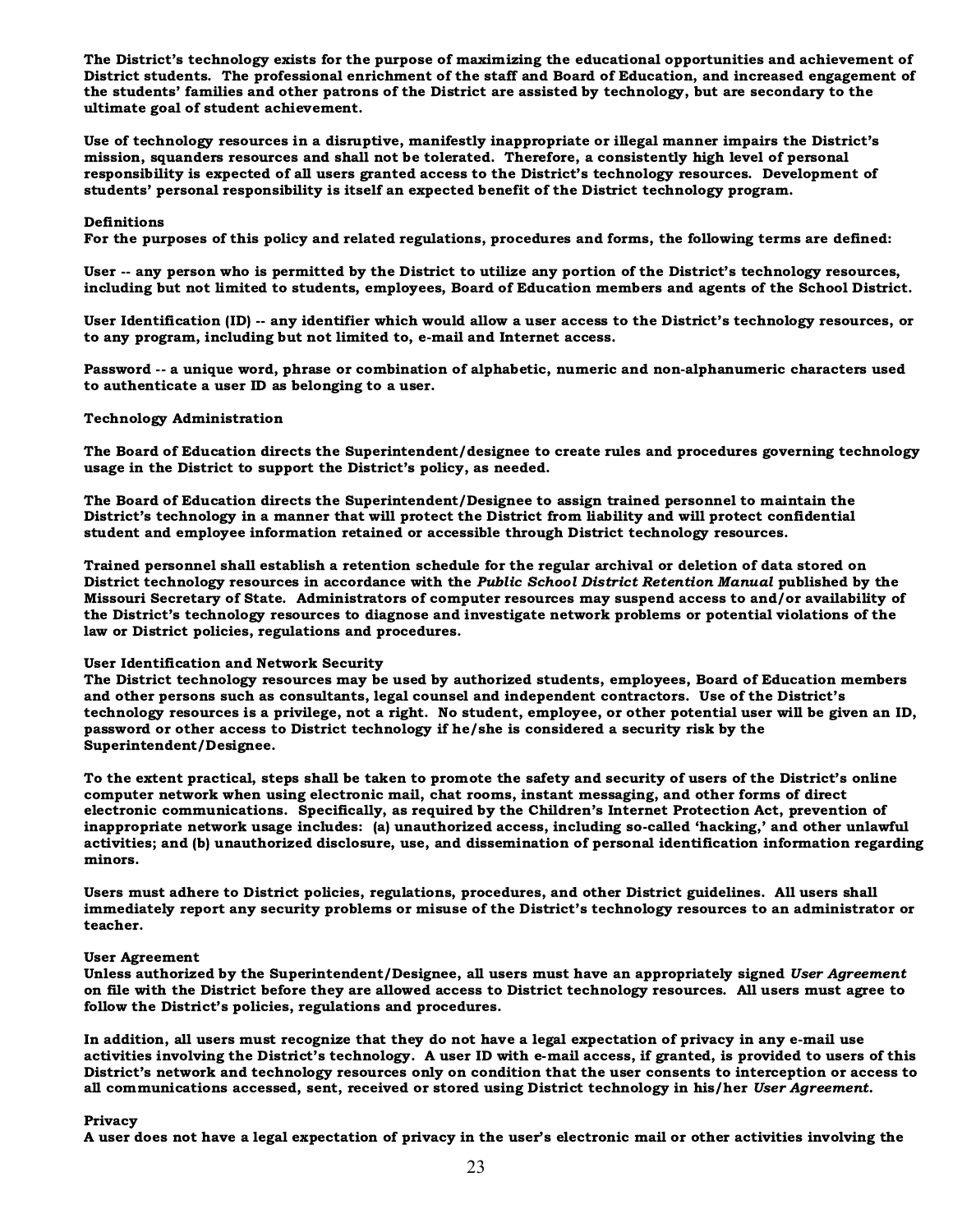#### Content Filtering and Monitoring

To the extent practical, technology protection measures shall be used to block or filter Internet, or other forms of electronic communications, access to inappropriate information. Specifically, as required by the Children's Internet Protection Act, blocking shall be applied to visual depictions of material deemed obscene or child pornography, or to any material deemed harmful to minors. Subject to staff supervision, technology protection measures may be disabled or, in the case of minors, minimized only for bona fide research or other lawful purposes.

#### Closed Forum

The District's technology resources are not a public forum for expression of any kind and are to be considered a closed forum to the extent allowed by the law.

The District's web page will provide information about the School District, but will not be used as an open forum. The District web page may include the District's address, telephone number, and an e-mail address where members of the public may easily communicate concerns to the administration and the Board of Education.

Any expressive activity involving District technology resources that students, parents and members of the public might reasonably perceive to bear the imprimatur of the school, and which are designed to impart particular knowledge or skills to student participants and audiences, are considered curricular publications. All curricular publications are subject to reasonable prior restraint, editing and deletion on behalf of the School District for legitimate pedagogical reasons.

All other expressive activity involving the District's technology is subject to reasonable prior restraint and subject matter restrictions as allowed by law and Board policies.

#### Damages

All damages incurred by the District due to the misuse of the District's technology resources, including the loss of property and staff time, will be charged to the user. District administrators have the authority to sign any criminal complaint regarding damage to District technology.

#### FEDERAL PROGRAMS PARENT/GUARDIAN NOTIFICATION

No Child Left Behind (NCLB) requires notification to parents/guardians when any of the following situations exist in a district receiving Federal funds.

1. Districts must annually disseminate Federal Programs Complaint Resolution Procedures to parent/guardian of students and appropriate private school officials or representatives.

2. At the beginning of each school year, a participating school district must notify the parent/guardians of each student attending a building that receives the Title 1 funds that they may request, and the district will provide in a timely manner, information regarding the professional qualifications of their child's classroom teachers and any paraprofessionals providing services to their child.

3. A building that receives Title 1 funds must provide all parent/guardians notice that their child has been assigned, or has been taught for four or more consecutive weeks, by a teacher or a person who is not appropriately certified.

4. When a school is identified for School Improvement, the district must notify the parent/guardians of all children in the identified Title 1 building of its School Improvement status. Yearly updates are provided to parents with available options until the building is no longer identified for improvement.

5. Within thirty days after the beginning of the school year, a district must inform parent/guardians that their limited English proficient (LEP) child has been identified for participation in a language instruction educational program.

6. Parent/guardians of students enrolled in a persistently dangerous school, or students who are victims of violent criminal offense while on school property, must be notified of their option to transfer their student to a school that is not designated persistently dangerous.

#### STANDARD COMPLAINT RESOLUTION PROCEDURE FOR NO CHILD LEFT BEHIND PROGRAMS

This complaint resolution procedure applies to all programs administered by the Missouri Department of Elementary and Secondary Education under the No Child Left Behind Act (NCLB).

A complaint is a formal allegation that a specific federal or state law or regulation has been violated, misapplies, or misinterpreted by school district personnel or by Department of Education personnel.

Any parent or guardian, surrogate parent, teacher, administrator, school board member, or other person directly involved with an activity, program, or project operated under the general supervision of the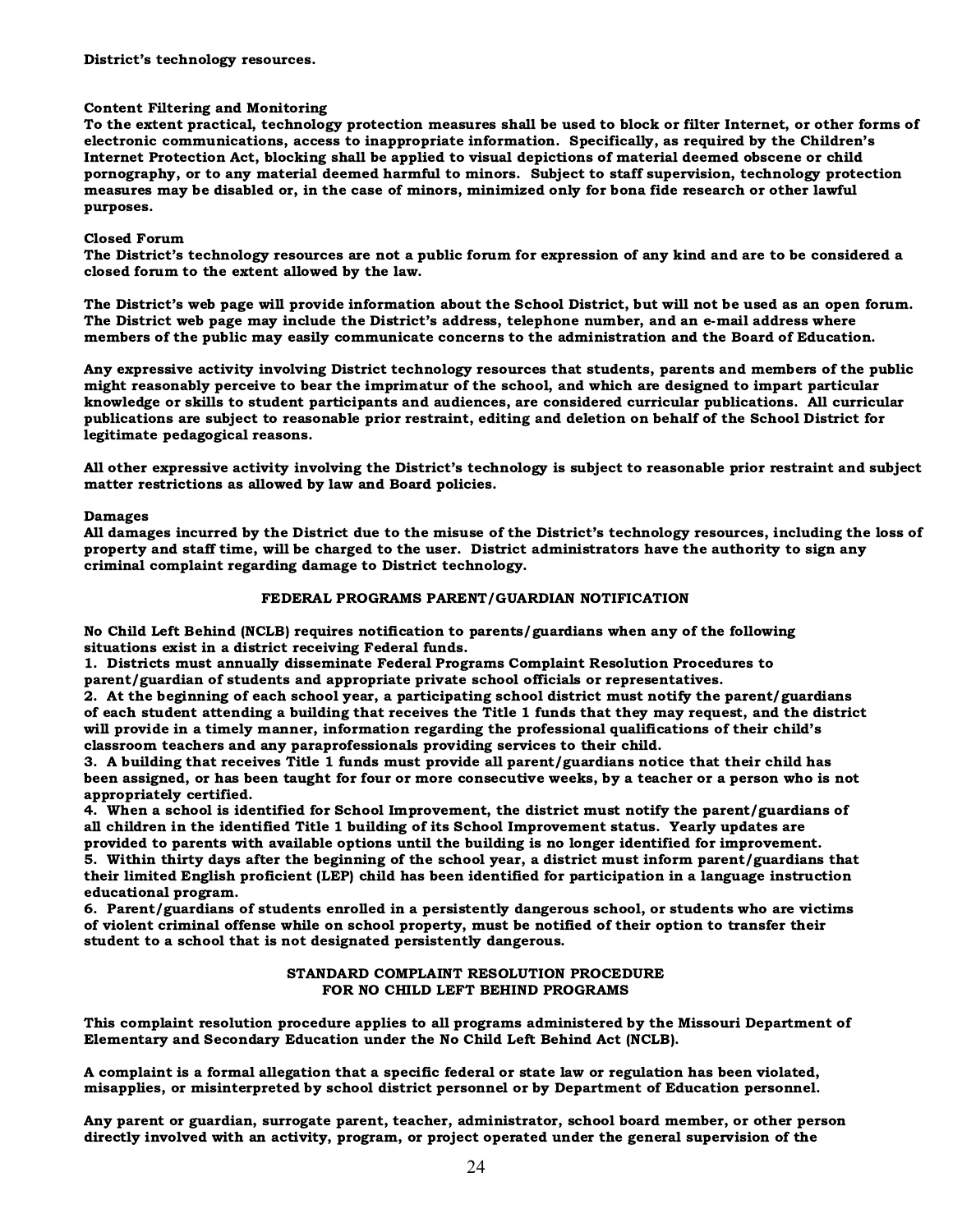Department may file a complaint. Such a complaint must be in writing and signed; it will provide specific details of the situation and indicate the law or regulation that is allegedly being violated, misapplied or misinterpreted.

The written, signed complaint must be filed and the resolution pursued in accordance with local district policy.

If the issue cannot be resolved at the local level, the complainant may file a complaint with the Missouri Department of Education. If there is not evidence that the parties have attempted in good faith to resolve the complaint at the local level, the Department may require the parties to do so and may provide technical assistance to facilitate such a resolution.

Any persons directly affected by the actions of the Department may file a similarly written complaint if they believe state or federal laws or regulations have been violated, misapplies or misinterpreted by the Department itself.

Anyone wishing more information about this procedure or how complaints are resolved may contact local district or Department personnel.

#### 504 PUBLIC NOTICE

The Poplar Bluff School District, as a recipient of federal financial assistance from the United States Department of Education and operates a public elementary or secondary education program and/or activity, is required to undertake to identify and locate every qualified person residing in the District who is not receiving a public education; and take appropriate steps to notify disabled persons and their parents or guardians of the District's duty.

The Poplar Bluff School District assures that it will provide a free appropriate public education (FAPE) to each qualified disabled person in the District's jurisdiction regardless of the nature or severity of the person's disability. For purposes of Section 504 of the Rehabilitation Act of 1973, the provision of an appropriate education is the provision of regular or special and related aids and services that (i) are designed to meet individual educational needs of disabled persons as adequately as the needs of non-disabled persons are met and (ii) are based on adherence to procedures that satisfy the requirements of the 504 federal regulations.

The Poplar Bluff School District has developed a 504 Procedures Manual for the implementation of federal regulations for Section 504 of the Rehabilitation Act, Subpart D. This Procedures Manual may be reviewed during normal business hours by contacting the Poplar Bluff R-1 School District Superintendent, 1110 North Westwood Blvd., Poplar Bluff, MO, 573 785-7751.

This notice will be provided in native languages as appropriate.

#### PHOTO CONSENT OPT-OUT FORM

 If a parent, guardian, person acting as a student's parent in absence of a parent/guardian, or the student (if 18 or older) does not want the district to release information listed under #5 in the Family Educational Rights and Privacy Act (FERPA) under the STUDENT RECORDS portion of this handbook, they must complete the 'Photo Consent Opt-Out Form' under the 'News Bureau' tab of our school district website, www.poplarbluffschools.net/photo-consent/within ten (10) days of receiving this handbook to indicate what information they do not want released. The building principal should be notified if the form cannot be accessed online.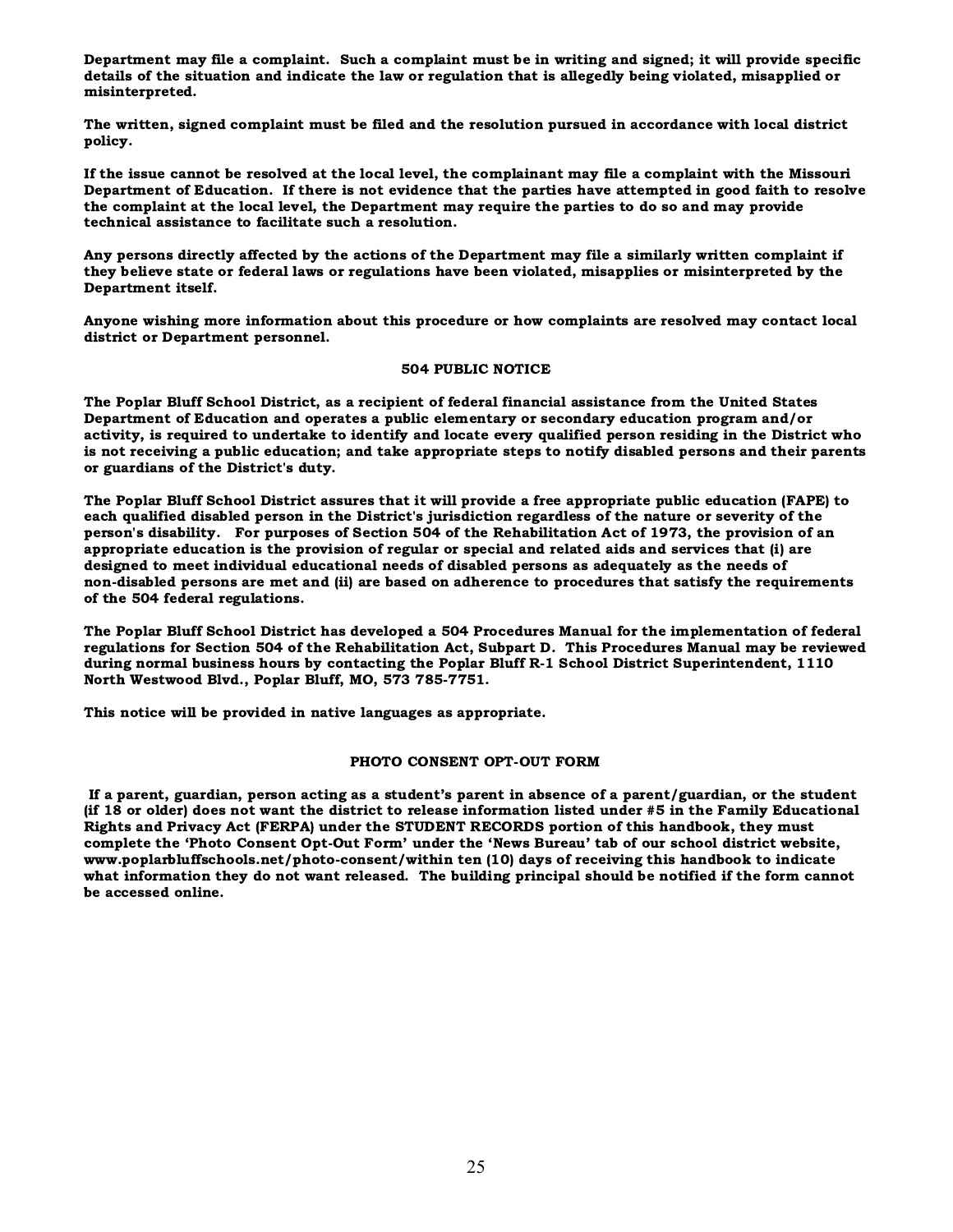### Poplar Bluff Middle School Junior Beta Club

Beta Rules and Regulations Requirements for Joining

- GPA for the second semester of the previous year must be 9.0 (B+) or higher
- No more than six days absent for second semester
- No repeated or severe discipline referrals
- Good citizenship
- Teacher Recommendation

Student will be placed on probation (each semester) if they have:

- Any semester grade below a B
- More than six days absent (verified or unverified)
- Office referral (Students receiving an office referral will not be eligible to attend the Jr. Beta convention in the fall.) / Poor Conduct
- Failure to complete required service projects (2 per semester)

Automatic Removal

• More than one office referral

Off Probation

• Must meet original requirements for a full semester

Rules of Probation

• Students may not participate in any Jr. Beta service projects or activities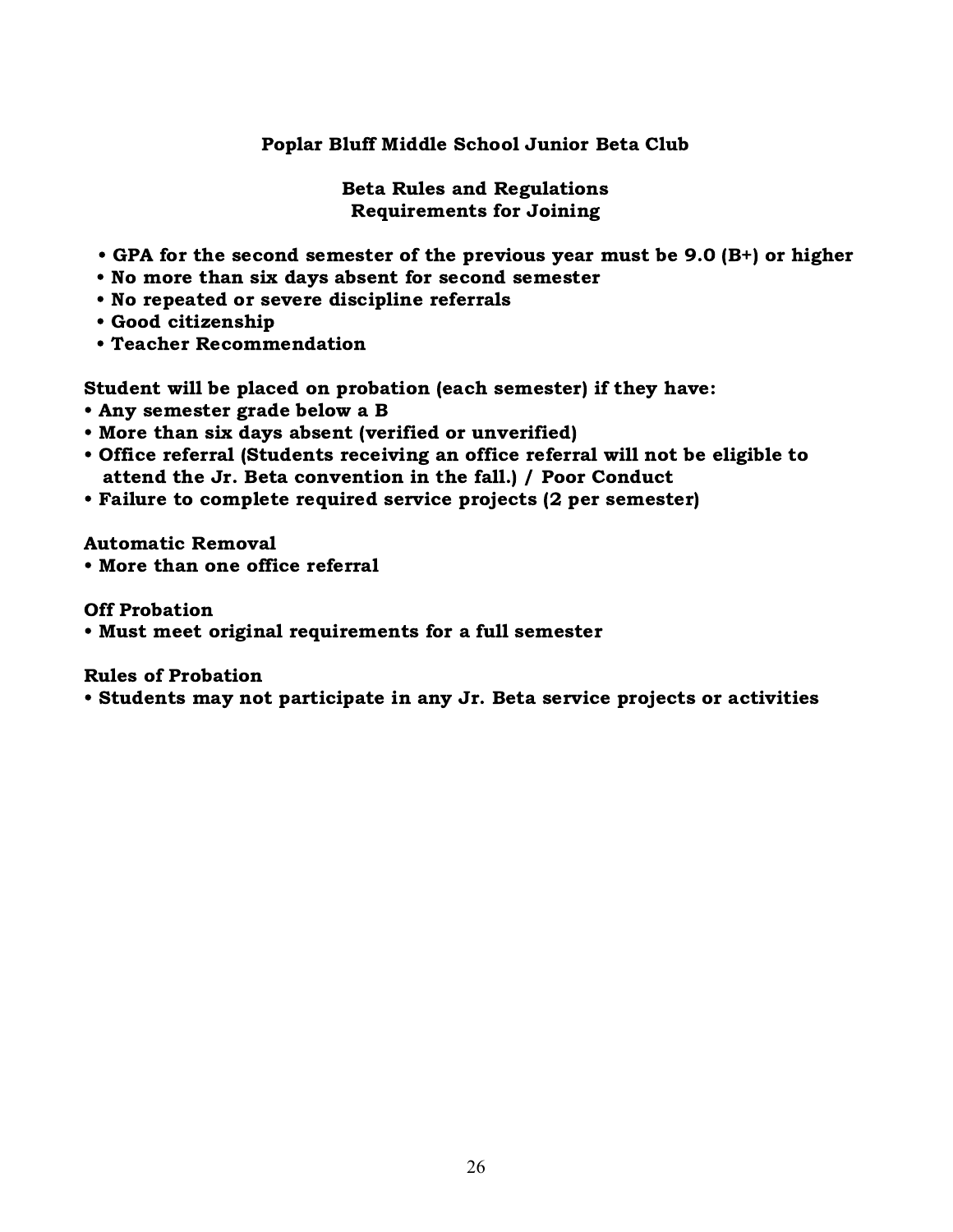#### POPLAR BLUFF R-I DISTRICT BOARD OF EDUCATION Effective 4-10-18

JOHN SCOTT, PRESIDENT CYNTHIA BROWN

KEN DAVIS, VICE PRESIDENT HEATHER TUGGLE

ROGER HANNER JERROD MURPHY

ALANA ROBERTSON